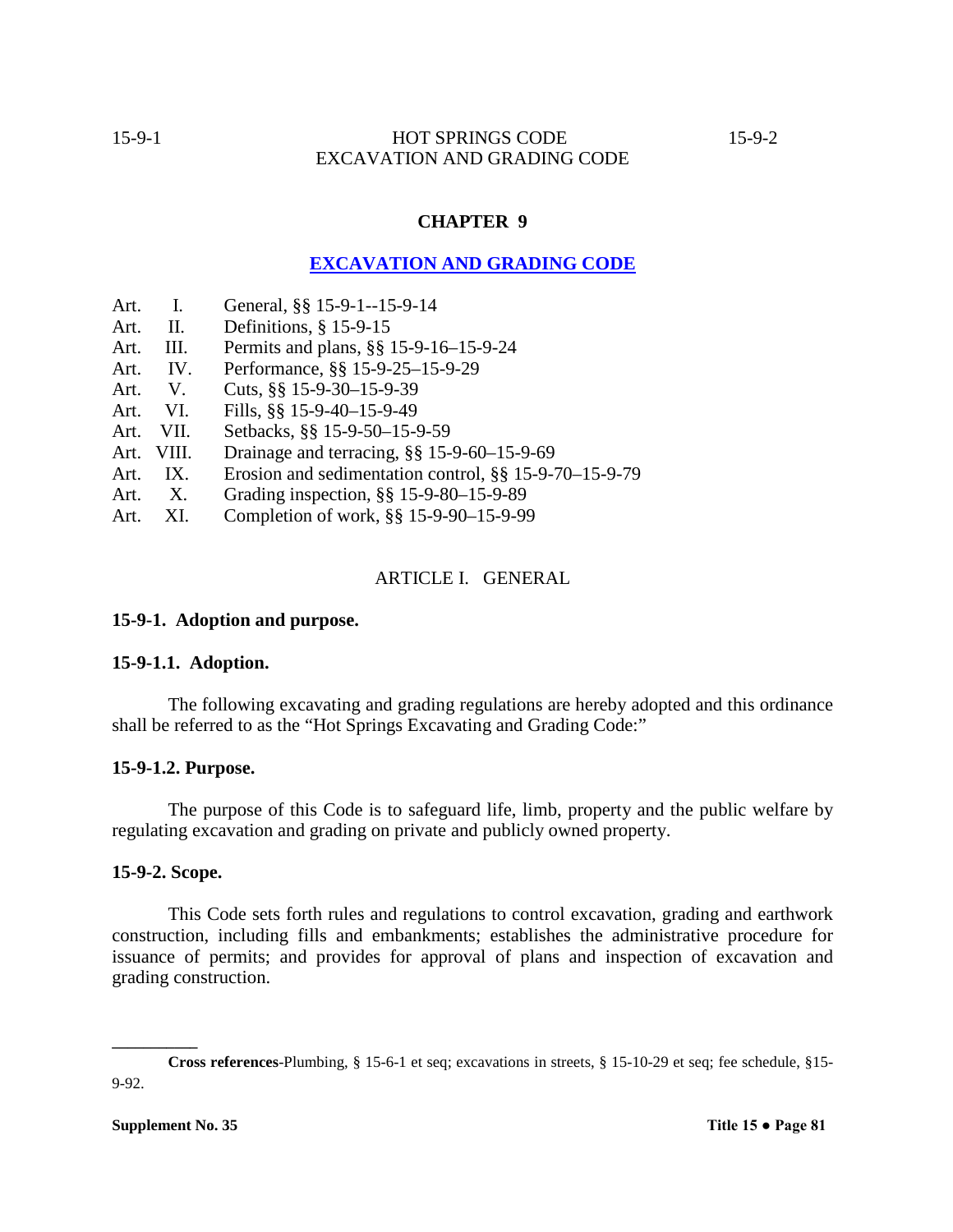# 15-9-3 HOT SPRINGS CODE 15-9-3 EXCAVATION AND GRADING CODE

# **15-9-3. Permit exceptions.**

No person shall do any excavation or grading without first having obtained a permit from the city engineer except for the following:

- (a) Excavation or grading in an isolated, self-contained area of one-half acre or less if there is no danger apparent to private or public property.
- (b) An excavation below finished grade for basements and footings of a building, retaining wall or other structure authorized by a valid building permit. This shall not exempt any fill made with the material from such excavation nor exempt any excavation having an unsupported height greater than 4 feet after the completion of such structure.
- (c) Cemetery graves.
- (d) Refuse disposal sites controlled by other regulations.
- (e) Excavations for wells or tunnels or utilities.
- (f) Mining, quarrying, excavating, processing, stockpiling of rock, sand, gravel, aggregate or clay where established and provided for by law provided such operations do not affect the lateral support or increase the stresses in or pressure upon any adjacent or contiguous property. Provided, further, that such operations shall comply with federal and state regulations and local zoning requirements governing such operations. Evidence of such compliance shall be submitted to the city engineer.
- (g) Exploratory excavations under the direction of soil engineers or engineering geologists.
- (h) An excavation which (a) is less than 2 feet in depth, or (b) which does not create a cut slope greater than 5 feet in height and steeper than one and one-half horizontal to one vertical.
- (i) A fill less than 1 foot in depth, and placed on natural terrain with a slope flatter than five horizontal to one vertical, or less than 3 feet in depth, not intended to support structures, which does not exceed one-half acre on any one lot and does not obstruct a drainage course.
- (j) Earth work performed under an approved building permit.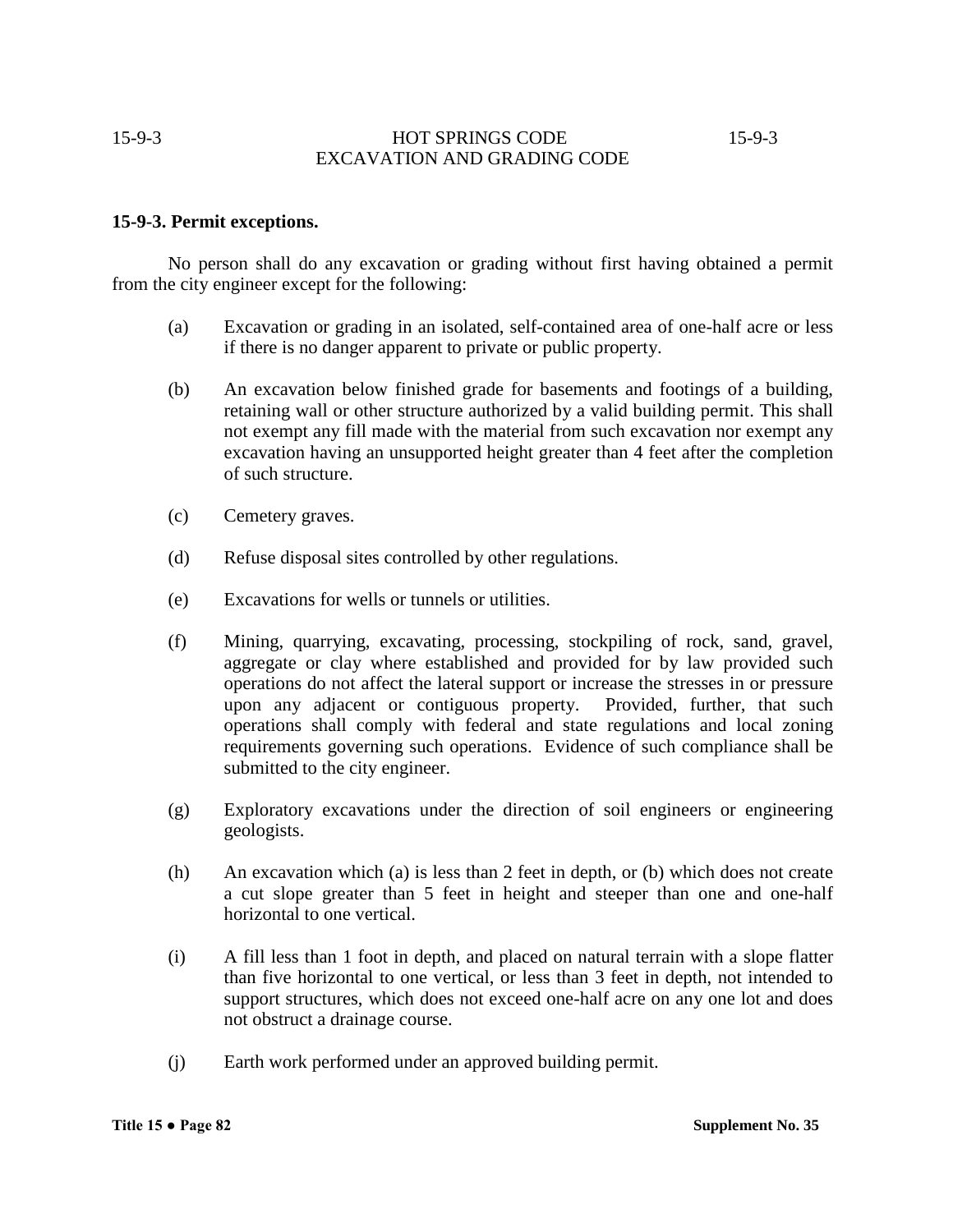# 15-9-3 HOT SPRINGS CODE 15-9-7 EXCAVATION AND GRADING CODE

- (k) Utility cuts performed by or on behalf of a public utility.
- (l) Work performed as part of an approved subdivision development according to the subdivision regulations as may now or hereafter be enacted by the board of directors.
- (m) Street and drainage work performed within a public right-of-way by or on behalf of a public agency.
- (n) The requirement of this Code may be waived by the city manager or his designee in time of natural disaster or other such emergencies.

## **15-9-4. Hazards.**

Whenever any existing excavation or embankment or fill on private property has become a hazard to life and limb, or endangers property, or adversely affects the safety, use or stability of a public way or drainage channel, the owner of the property upon which the excavation or fill is located, or other person or agent in control of said property, upon receipt of notice in writing from the city engineer shall within the period specified therein repair or eliminate such excavation or embankment so as to eliminate the hazard and be in conformance with the requirements of this Code.

#### **15-9-5. Discovery of historic resources.**

Whenever, during the conduct of grading, any historical, pre-historical, or paleontological materials are discovered, excavation and grading shall cease and the city engineer and the appropriate state agencies shall be notified.

#### **15-9-6. Work site requirements.**

Provisions shall be made to adequately control dust. Provisions shall be made to keep public streets clean and all debris, soil or mud from the site, or hauling which is deposited on public streets shall be cleaned immediately. Any damage to existing underground utilities shall be repaired at the expense of the developer.

#### **15-9-7. Fording streams.**

Fording streams with construction equipment may be permitted provided that the methods are shown on the plans. Other activities, which destabilize stream banks, shall not be permitted.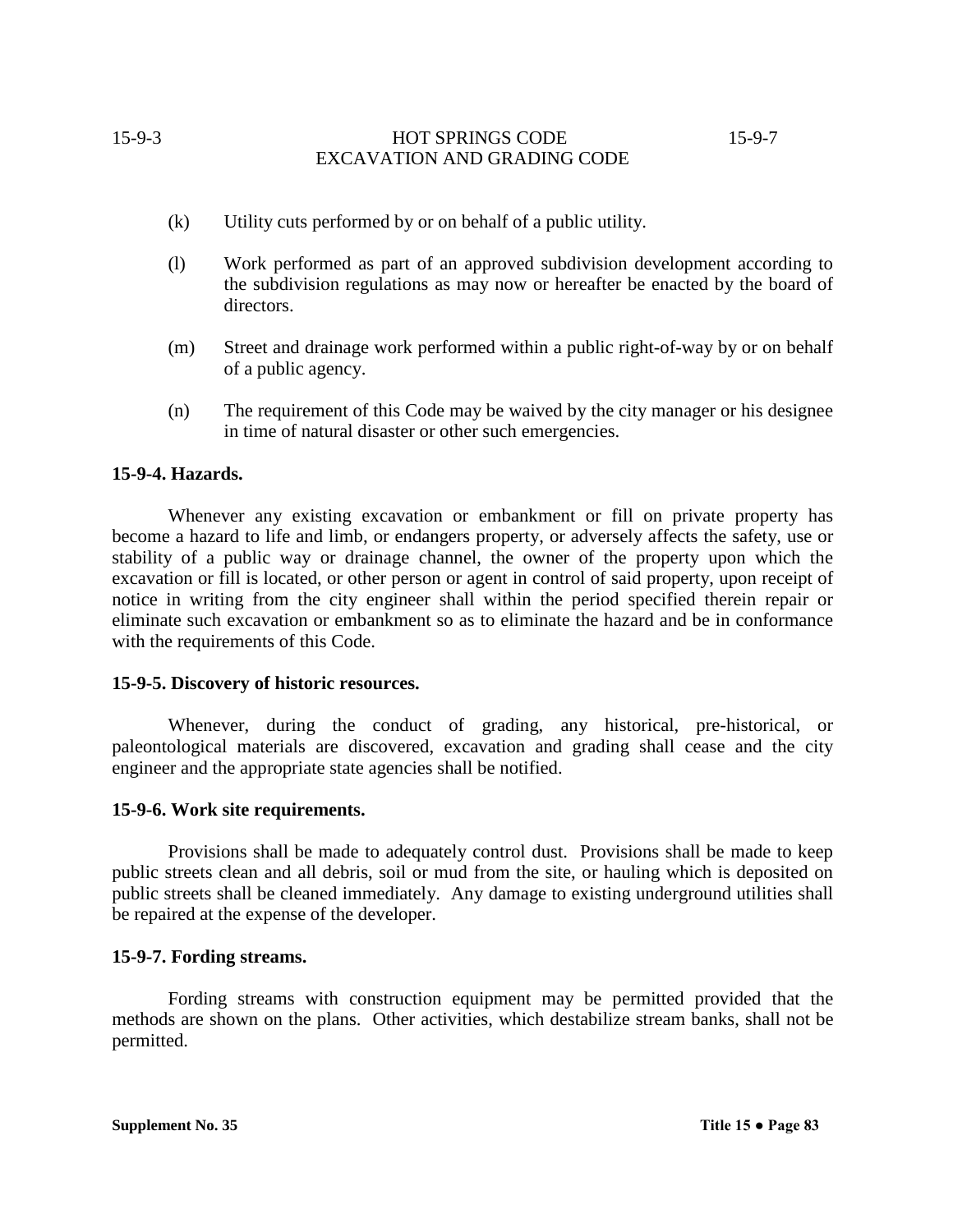# 15-9-8 HOT SPRINGS CODE 15-9-9 EXCAVATION AND GRADING CODE

## **15-9-8. Related regulations.**

These regulations shall be used in association with the latest adopted regulations relating to: (a) street specifications; (b) drainage specifications; (c) building and technical codes; (d) subdivision regulations; (e) planning and zoning regulations; and (f) other applicable ordinances, rules and regulations of the city. Where two or more of these specifications conflict, the most restrictive specification or regulation shall govern.

## **15-9-9. Variances.**

(a) The rules and regulations set forth in these regulations are the standard requirements of the city. Where the applicant alleges that extraordinary hardships or practical difficulties may result from strict compliance with these regulations, or the purpose of these regulations may be served to a greater extent by an alternative proposal, the city engineer shall review such requests for variances and shall forward his recommendation to the board of adjustments and appeals for final action so that substantial justice may be done and the public interest secured. Such variances, however, shall not have the effect of nullifying the intent and purpose of these regulations. The following criteria shall be used to determine whether a variance shall be granted:

- (1) The conditions upon which the request for variance is based are unique to the property because of its particular physical surroundings, shape or topographical conditions.
- (2) The granting of the variance will not be detrimental to the public safety, health or welfare of, or injurious to, other property.
- (3) The variance will not in any manner vary the provisions of this Code.

(b) No variance shall be granted except upon written petition by the applicant at the time a permit application is filed with the city engineer. The petition shall state fully the grounds for the variance and all of the facts upon which the petition is made. In approving variances, the board of adjustments and appeals may, at its option, require special conditions to ensure that work is accomplished in accordance with objectives, standards and requirements of this Code. (Ord. No. 5535, §2, 2-5-07)

**Cross reference-**§2-8-14, Board of adjustments and appeals.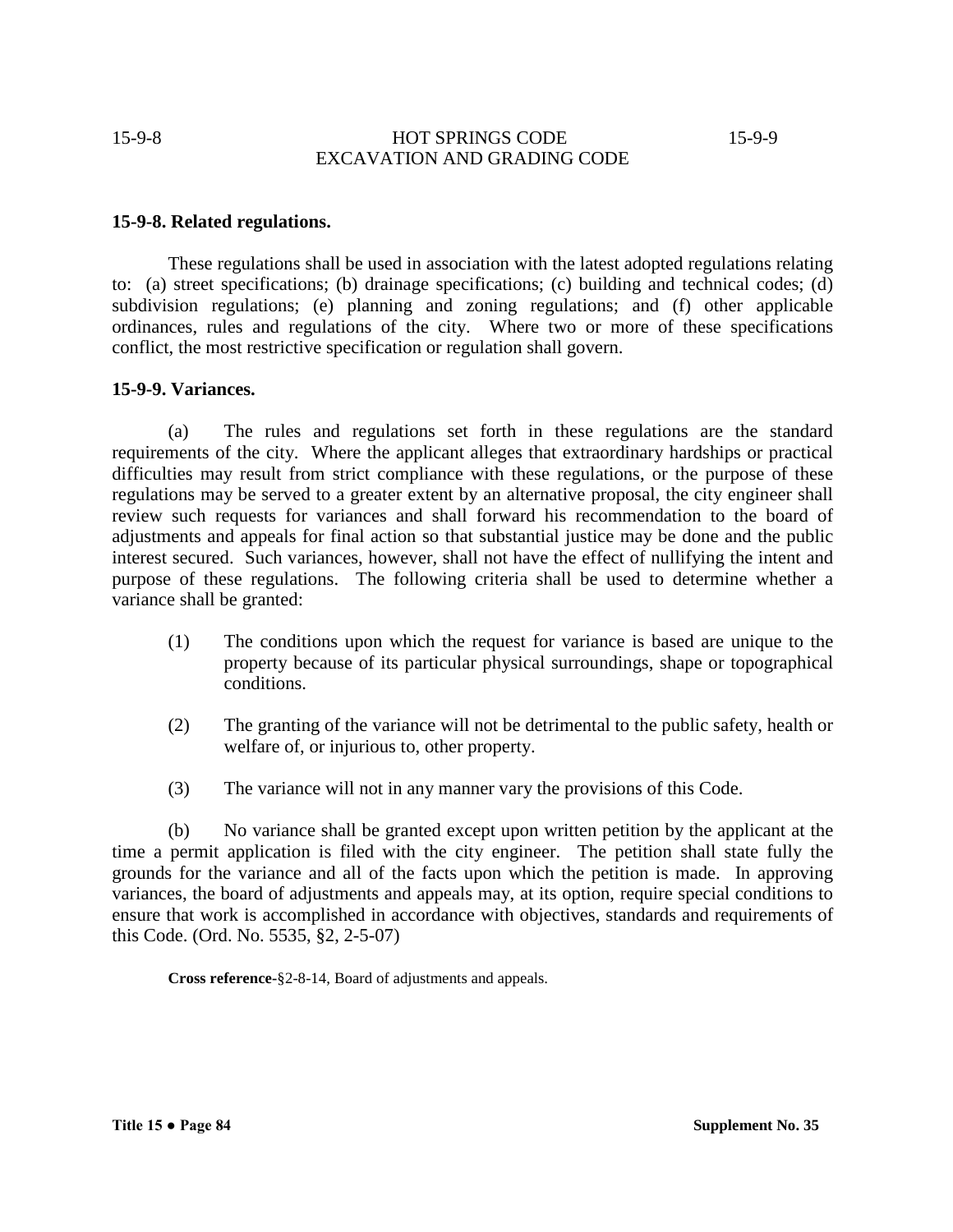# 15-9-10 **HOT SPRINGS CODE** 15-9-15 EXCAVATION AND GRADING CODE

#### **15-9-10. Penalty.**

The penalty for violation of this Code shall, upon conviction in the Hot Springs Municipal Court, or any other court of competent jurisdiction, be such fines and penalties as established by the general penalty clause for the Hot Springs Code of Ordinances as may now or hereafter be enacted by the Hot Springs Board of Directors.

**Cross reference-**Violation of building and development codes - disconnection of water service, §15-1-8.

# **15-9-11--15-9-14. Reserved.**

#### ARTICLE II. DEFINITIONS

## **15-9-15. Definitions.**

The following words, terms, phrases, abbreviations, or acronyms, when used in this Code, shall have the meanings ascribed to them in this section, except where the context clearly indicates a different meaning.

*Approval by city, submitted for approval or similar terms* shall refer solely to the action of the city in reviewing an excavation and grading plan submitted by a developer for the purpose of determining whether the proposal conforms with the requirements of this Code. Such review and approval shall not be construed to indicate that the city has engineered the project, has independently examined or reviewed the engineering design of the project, that the city has thoroughly inspected construction, that purchasers or users should rely on the city's action as indicating the project is properly designed or constructed, nor to indicate any other level of review, inspection or supervision in excess or in addition to review of the project to determine that it meets the minimum requirements of this Code. All acts of approval shall be accomplished only by the employees of the city expressly authorized by the board of directors or city manager to accomplish such tasks of approval. Further, in approving the proposed project as meeting the minimum requirements of this Code, the city shall rely on the statements and representations made in the request for application, design, plans and specifications.

*As-graded* is the surface conditions extent on completion of grading.

*ASTM* means American Society for Testing and Materials.

*Bedrock* is in-place solid rock.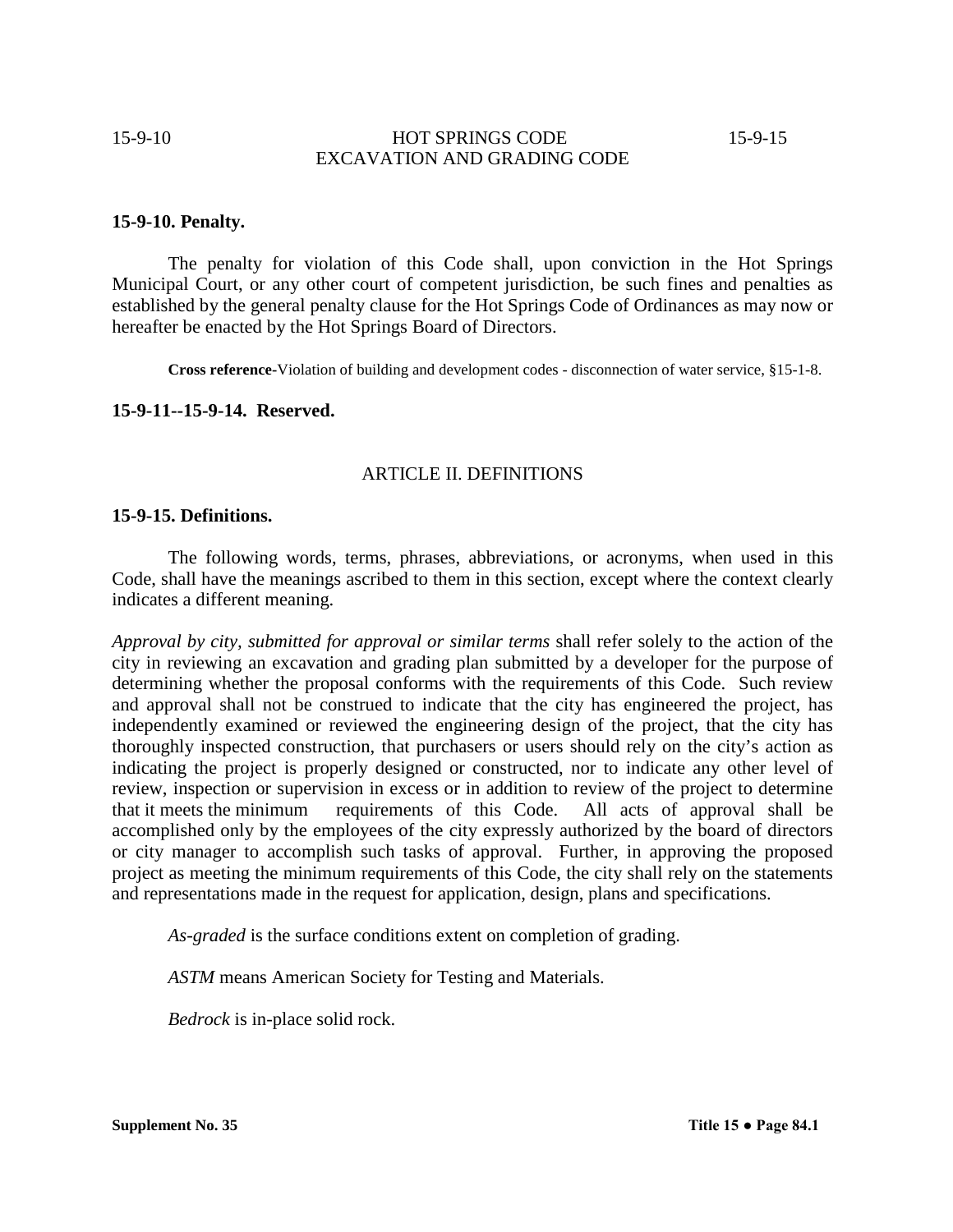# 15-9-15 HOT SPRINGS CODE 15-9-15 EXCAVATION AND GRADING CODE

*Bench* is a relatively level stop excavated into earth material on which fill is to be placed.

*Board of adjustments and appeals.* Any reference to a board of adjustments and appeals shall mean such appeals board as may now or hereafter exist and be designated by the board of directors to serve in that capacity for the purposes of this code. (Ord. No. 5535, §1, 2-5-07)

*Board or board of directors* means the duly elected governing body of the City of Hot Springs, Arkansas.

*Borrow* is earth material acquired from an off-site location for use in grading on a site.

*Certification* shall mean a written engineering or geological opinion concerning the progress and completion of the work.

*City*: The words "the City" or "this City" shall be construed as if the words "of Hot Springs" follow it and shall extend to and include its several officers, agents and employees.

*City engineer* means the employee of the City designated by the City Manager as the City Engineer or acting in the capacity of a City Engineer for purposes of this Code (e.g., Public Works Director, Planning Director, etc.).

*Civil engineer* shall mean a professional engineer registered in the state to practice in the field of civil works.

*Commission* means the Planning Commission of the City of Hot Springs, Arkansas, as established by ordinance of the Hot Springs Board of Directors.

*Compaction* is the densification of a fill by mechanical means.

*Comprehensive plan* means the officially adopted guide to the orderly, coordinated development of the community, i.e., the City of Hot Springs, Arkansas, Comprehensive Plan.

*County* means Garland County, Arkansas.

*County judge* means the chief executive officer of Garland County, Arkansas.

*Clearing* means the removal of natural vegetation including trees, bushes, vines, weeds, grass, etc.

**Title 15 ● Page 84.2 Supplement No. 35**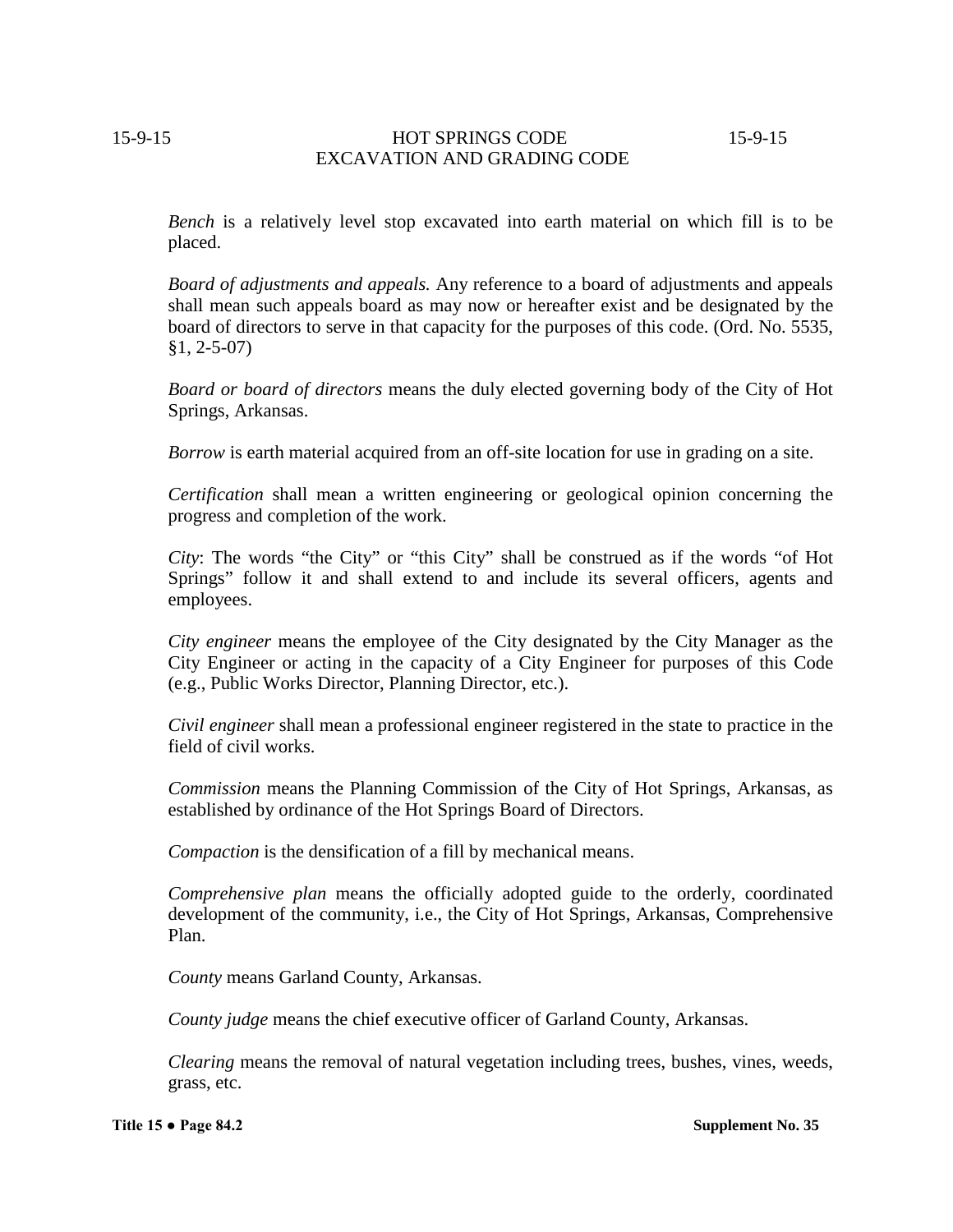# 15-9-15 HOT SPRINGS CODE 15-9-15 EXCAVATION AND GRADING CODE

*Cut* means the excavation or removal of earth material resulting in a surface elevation lower than the existing or original surface.

*Developer* means any person, firm, partnership, corporation, utility or other entity planning, constructing, altering, or reconstructing any excavation or grading work within or pertaining to any property within the city limits.

*Disturbed area* means surface areas that the natural vegetation has been destroyed or the surface elevation has been changed due to cutting or filling activities.

*Earth material* is any rock, natural soil or fill and/or any combination thereof.

*Easement* means authorization by a property owner for the use by another, and for a specified purpose, of any designated part of his property.

*Engineer* means a professional engineer registered to practice in the State of Arkansas.

*Engineer project* means the professional engineer retained by the developer to design a specific excavation or grading work project.

*Engineering geologist* shall mean a geologist experienced and knowledgeable in engineering geology.

*Erosion* is the wearing away of the ground surface as a result of the movement of wind, water and/or ice.

*Excavation* is the mechanical removal of earth material.

*Existing grade* is the grade prior to grading.

*Fill* means the placement of earth material resulting in a surface elevation higher than the existing or original surface.

*Finish grade* is the final grade of the site which conforms to the approved plan.

*Grade* means the slope of a surface, calculated by the vertical rise (+) or fall (-) of a segment divided by the horizontal length of the segment, expressed in percentage terms.

*Grading* is any excavating or filling or combination thereof.

*Highway* means a street or roadway which is part of the state highway system which is maintained and/or proposed by the Arkansas Highway and Transportation Department.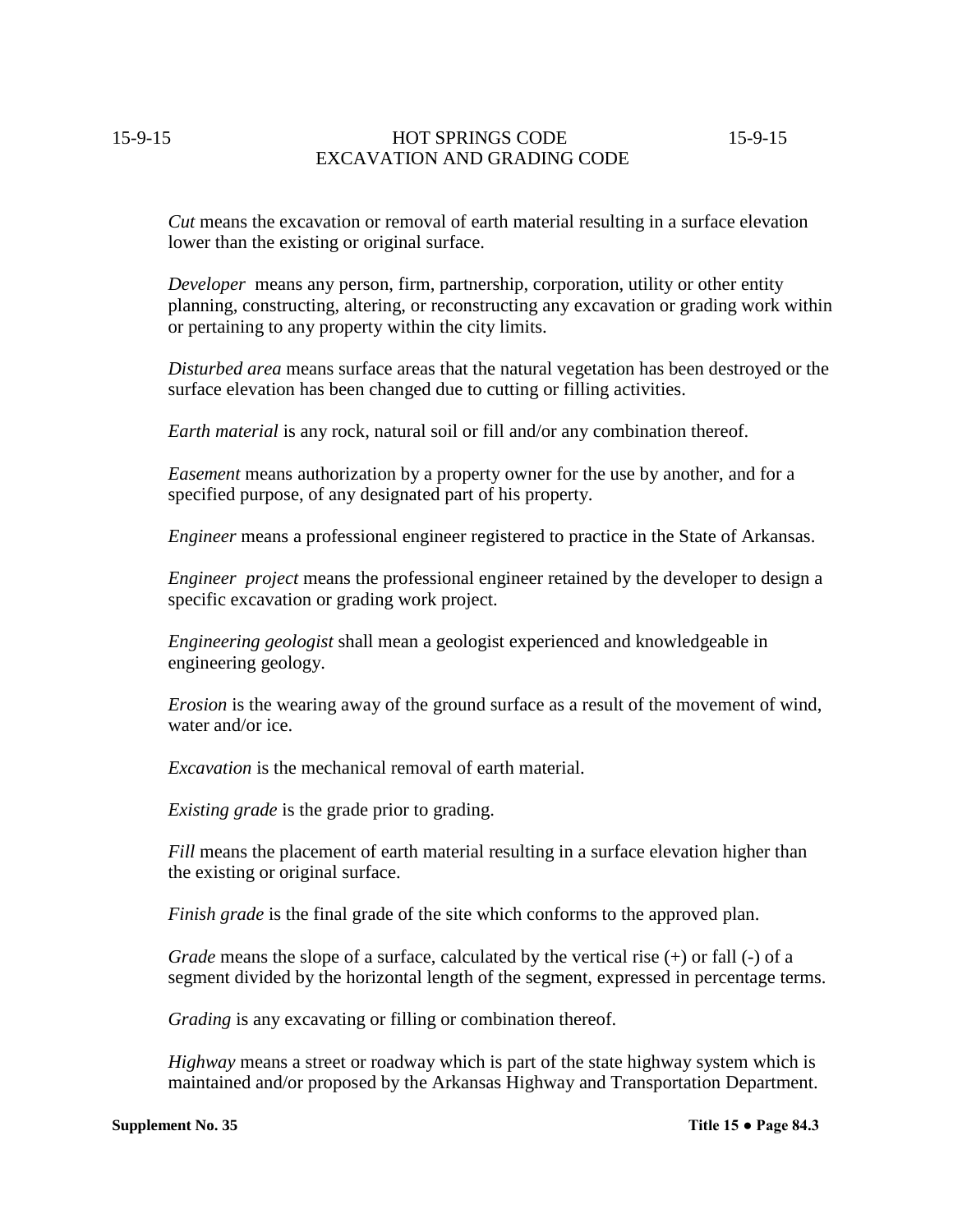15-9-15 HOT SPRINGS CODE 15-9-15 EXCAVATION AND GRADING CODE

*Off-site* means any property not located within the bounds of the property on which excavation or grading work is performed.

*Paved area* means all areas which are or proposed to be surfaced with gravel, asphalt, concrete, or similar surface treatment material.

*Public street system* means the total sum of the public streets including local, minor collectors, major collectors, arterials and highways. The public street system shall include all streets whether by dedication (platted) or prescriptive use and whether or not accepted for maintenance by the city or county.

*Re-vegetation* means the planting or seeding of areas for the purpose of establishing adequate vegetation to prevent erosion of earth material or migration of sediment.

*Right-of-way* means a parcel or strip of land dedicated or deeded to the public or belonging to the public, and accepted by proper authority, by prescriptive rights for use as a street, walkway, railroad, utility or other public use.

*Rough grade* is the stage at which the grad approximately conforms to the approved plan.

*Site* is any lot or parcel of land or contiguous combination thereof, under the same ownership, where grading is performed or permitted.

*Slope* is an inclined ground surface, the inclination of which is expressed as a ratio of horizontal distance to vertical distance.

*Stabilization* means the securement of soil or earth material in such a manner that it can not be moved or relocated by natural means such as gravity, water flow or wind.

*Street* means a right-of-way used or intended for use by vehicular traffic and either dedicated for public use or used by prescriptive right whether or not accepted for maintenance by the city or county.

*Terrace* is a relatively level step constructed in the face of a graded slope surface for drainage and maintenance purposes.

*Utility* means any part of a group of units which provides service to the public, specifically including; electrical power, telephone service, gas supply, television cable service, water and sanitary sewer.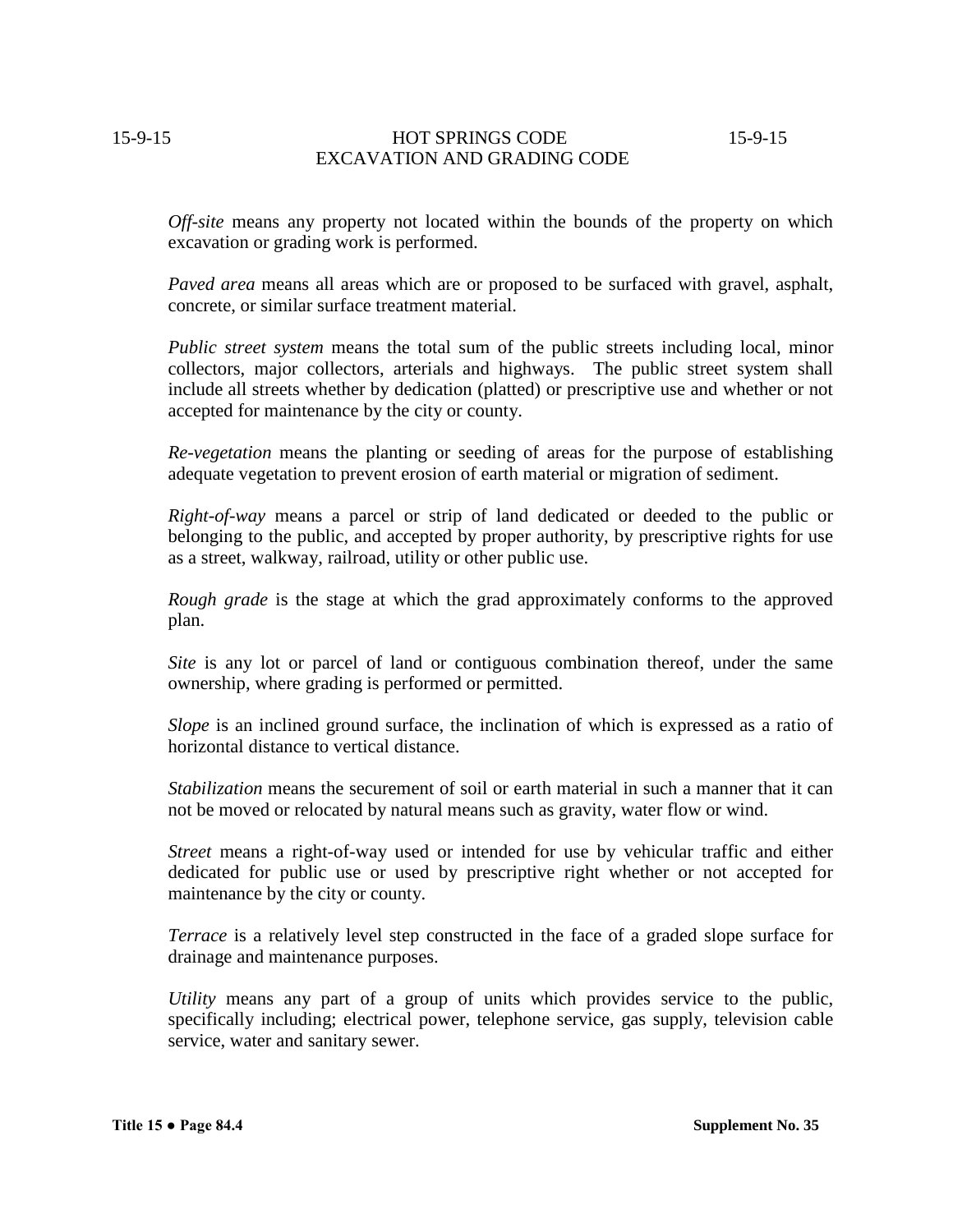# 15-9-15 HOT SPRINGS CODE 15-9-17 EXCAVATION AND GRADING CODE

*Utility company* means the owner of any utility facility which holds a valid franchise to operate such utility within the area of an excavation or grading work project.

*Vegetation* means any natural or planted growth including trees, grass, vines, bush, weeds, shrubs, etc.

## ARTICLE III. PERMITS AND PLANS

#### **15-9-16. Permits required.**

Except as otherwise exempted in this Code, no person shall do any excavation or grading without first obtaining a permit from the city engineer. A separate permit shall be required for each site, and may cover both excavations and fills.

**Cross reference** - Permit issuance prohibited if indebted to city, §4-11-2.

#### **15-9-17. Application.**

To obtain a permit, the applicant shall first file an application therefore in writing on a form furnished for that purpose. Every such application shall include, either on the form or as an attachment thereto, the following information:

- (a) The name and address of the owner of the property on which the proposed work will take place;
- (b) The name, address and contact person for any person, firm, or corporation engaged to perform the work on behalf of the owner;
- (c) A description of the work to be covered by the permit for which application is made.
- (d) A map or plat of the property on which the proposed work is to be done, illustrating the lot, block, tract number, and street address, or similar description that will readily identify and definitely locate the proposed work including any adjacent public rights-of-way and street names and locations;
- (e) The total acreage of the subject property and the acreage of the area to be disturbed; and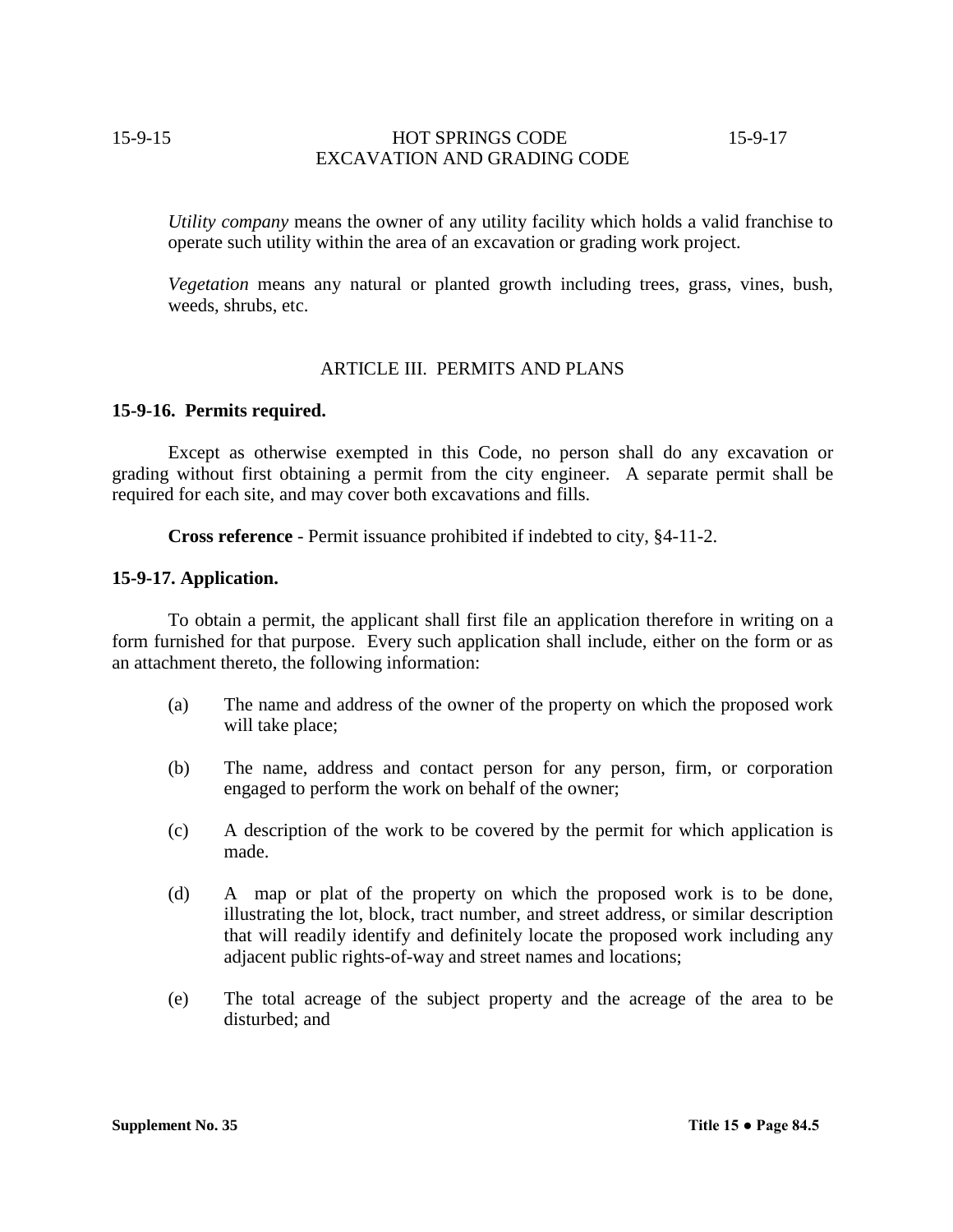# 15-9-17 **HOT SPRINGS CODE** 15-9-18 EXCAVATION AND GRADING CODE

(f) Such additional information as the city engineer may consider appropriate to the review of the project, including flood information, downstream and/or upstream drainage structures, existing utility locations, soils information, provisions for collecting and discharging surface water, erosion control methods to be used, etc.

The permit application shall be signed by the permittee, or his authorized agent, who may be required to submit evidence to indicate such authority. The permit application shall be accompanied by such plans and specifications as may hereinafter be required.

## **15-9-18. Plans and specifications -- engineered grading projects.**

(a) Each application for an excavation and grading permit shall be accompanied by two (2) sets of plans and specifications, prepared, stamped and signed by an Arkansas registered civil engineer, if:

- (1) the proposed excavation or grading would alter storm drainage discharge location or characteristics of storm water run-off; or
- (2) the maximum vertical cut or fill will exceed four feet (4') within ten feet (10') horizontal distance from the property line; or
- (3) the city engineer determines that the extent of the proposed excavation or grading work could create a significant impact to the public or adjacent properties.

(b) When required plans shall be to scale no smaller than 1 inch equals 100 feet and shall be of sufficient clarity to indicate the nature and extent of the work proposed and show in detail that they will conform to the provisions of this Code and all relevant laws, ordinances, rules and regulations. The first sheet of each set of plans shall give the location of the work and the name and address of the owner and the person by whom they were prepared. Information required to be contained in the permit application or attached thereto may be incorporated into the plans and specifications. In addition to the information required to be included in or attached to the application, the plans shall include the following additional information:

- (1) Accurate contours of existing ground shown in dashed lines at a maximum of two-foot elevations;
- (2) Limiting dimensions, elevations or finish contours to be achieved in solid lines by the grading, and proposed drainage channels and related construction;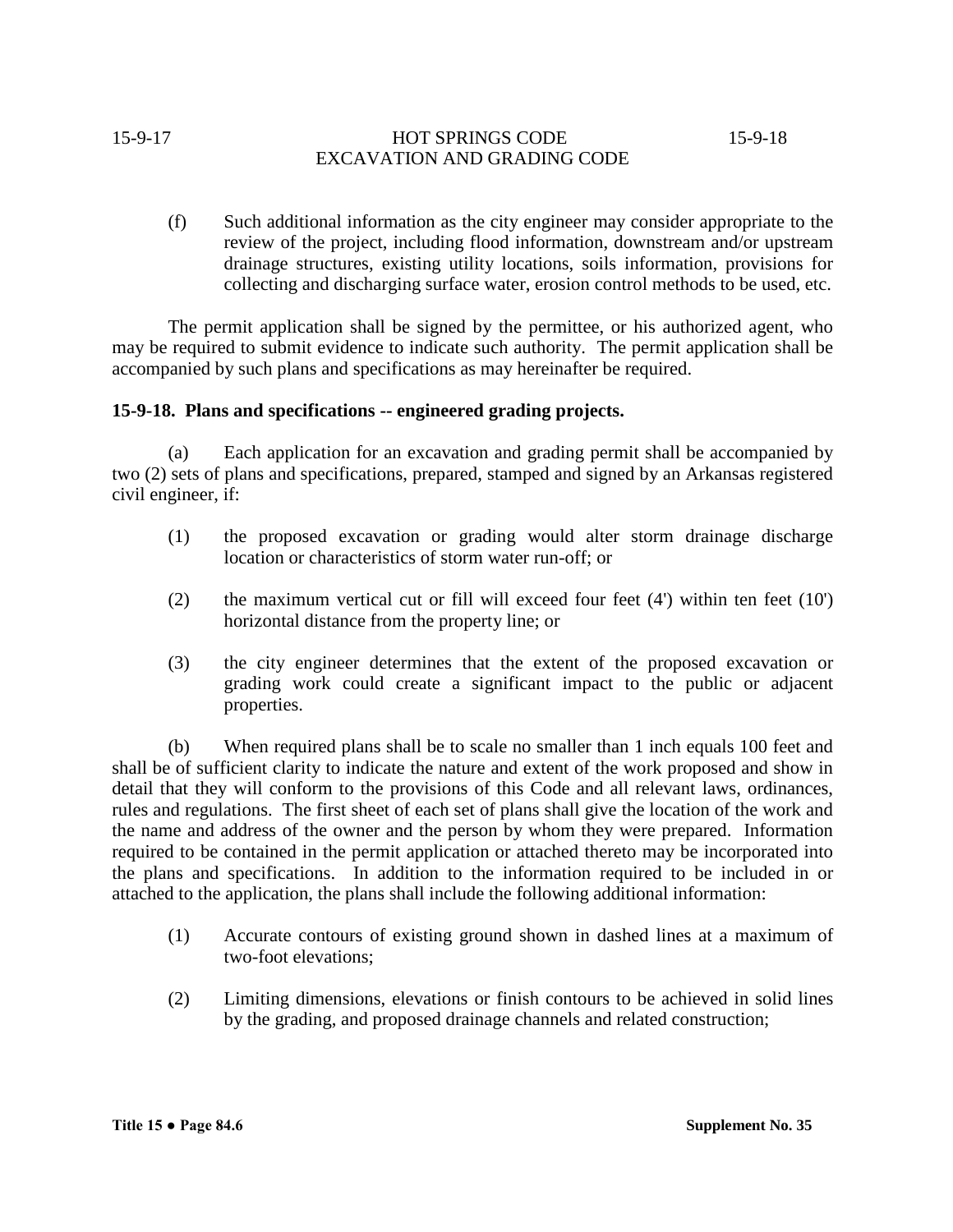# 15-9-18 HOT SPRINGS CODE 15-9-19 EXCAVATION AND GRADING CODE

- (3) Detailed plans of all surface and subsurface drainage devices, retaining walls, dams and other protective devices to be constructed with, or as a part of, the proposed work together with a map showing the drainage area and the estimated runoff of the area served by any drains;
- (4) Location of any existing or proposed buildings or structures on the property where the work is to be performed and the location of any existing or proposed buildings or structures on land of adjacent owners which are within 15 feet of the property or which may be affected by the proposed grading operations;
- (5) Provisions for collecting and discharging surface water and erosion control methods to be used;
- (6) Grade designations expressed in percent  $(\%)$ ;
- (7) Identification of all undisturbed land;
- (8) Location of any known underground utilities and easements within or adjacent to the property;
- (9) Location of the 100-year flood plain as identified by FEMA;
- (10) Location of natural features such as drainage ways, ponds, or rock outcropping;
- (11) All elevations must be stated in Mean Sea Level Datum and this fact indicated in a note on the plan sheet; and
- (12) Specifications shall contain information covering construction and material requirements.

## **15-9-19. Soil and geology reports -- Building development project.**

Any application for an engineered grading project upon which a building(s) is proposed to be located following completion of the grading and excavation shall also be accompanied by the following reports:

(a) A soil engineering report, including data regarding the nature, distribution and strength of existing soils, conclusions and recommendations for grading procedures and design criteria for corrective measures when necessary, and opinions and recommendations covering the adequacy of sites to be developed by the proposed grading. Recommendations included in the report and approved by the city engineer shall be incorporated in the grading plans or specifications.

**Supplement No. 35 Title 15 ● Page 84.7**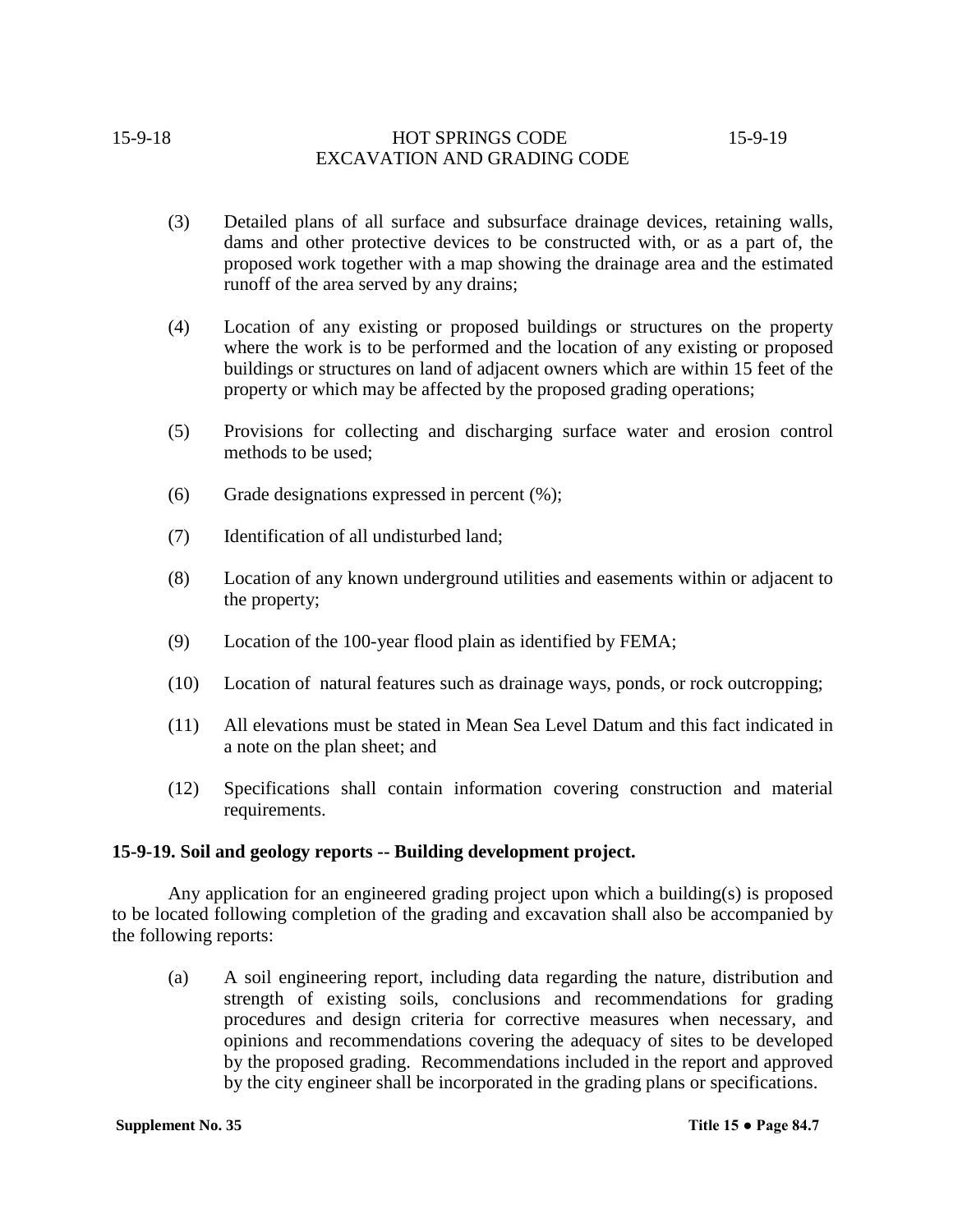# 15-9-19 HOT SPRINGS CODE 15-9-20 EXCAVATION AND GRADING CODE

(b) An engineering geology report including an adequate description of the geology of the site, conclusions and recommendations regarding the effect of geologic conditions on the proposed development, and opinions and recommendations covering the adequacy of sites to be developed by the proposed grading. Recommendations included in the report and approved by the city engineer shall be incorporated in the grading plans or specifications.

# **15-9-20. Issuance of permit.**

(a) The application, plans, and specifications filed by an applicant for a permit shall be checked by the city engineer. If the city engineer is satisfied that the work described in an application for permit and the plans filed therewith conform to the requirements of this Code and other pertinent laws and ordinances, and that the appropriate fees have been paid, a permit shall be issued to the applicant. When the city engineer issues the permit, he*/*she shall endorse in writing or stamp on both sets of plans and specifications "APPROVED." Such approved plans and specifications shall not be changed, modified, or altered without authorization from the city engineer, and all work shall be done in accordance with the approved plans.

(b) One set of approved plans, specifications, computations and reports shall be retained by the city engineer for a period of not less than 90 days from date of completion of the work covered therein, and one set of approved plans and specifications shall be returned to the applicant, which set shall be kept on such site at all times during which the work authorized thereby is in progress.

(c) The issuance or granting of a permit or approval of plans and specifications shall not be construed to be a permit for, or an approval of, any violation of any of the provisions of this Code. No permit presuming to give authority to violate or cancel the provisions of this Code shall be valid, except insofar as the work or use which it authorizes is lawful. The issuance of a permit based upon plans, specifications, and reports shall not prevent the city engineer from thereafter requiring the correction of errors in said plans and specifications. The city engineer may require that grading operations and project design be modified if delays occur which incur weather-generated problems not considered at the time the permit was issued.

(d) Every permit issued by the city engineer under the provisions of this Code shall expire by limitation and become null and void, if the work authorized by such permit is not commenced within 120 calendar days from the date of such permit. The work authorized by such permit shall not be suspended or abandoned at any time after the work is commenced but shall be carried through to completion.

(e) The city engineer may, in writing, suspend or revoke a permit issued under provisions of this Code whenever the permit is issued in error or on the basis of incorrect information supplied, or in violation of any ordinance or regulation or any of the provisions of this Code.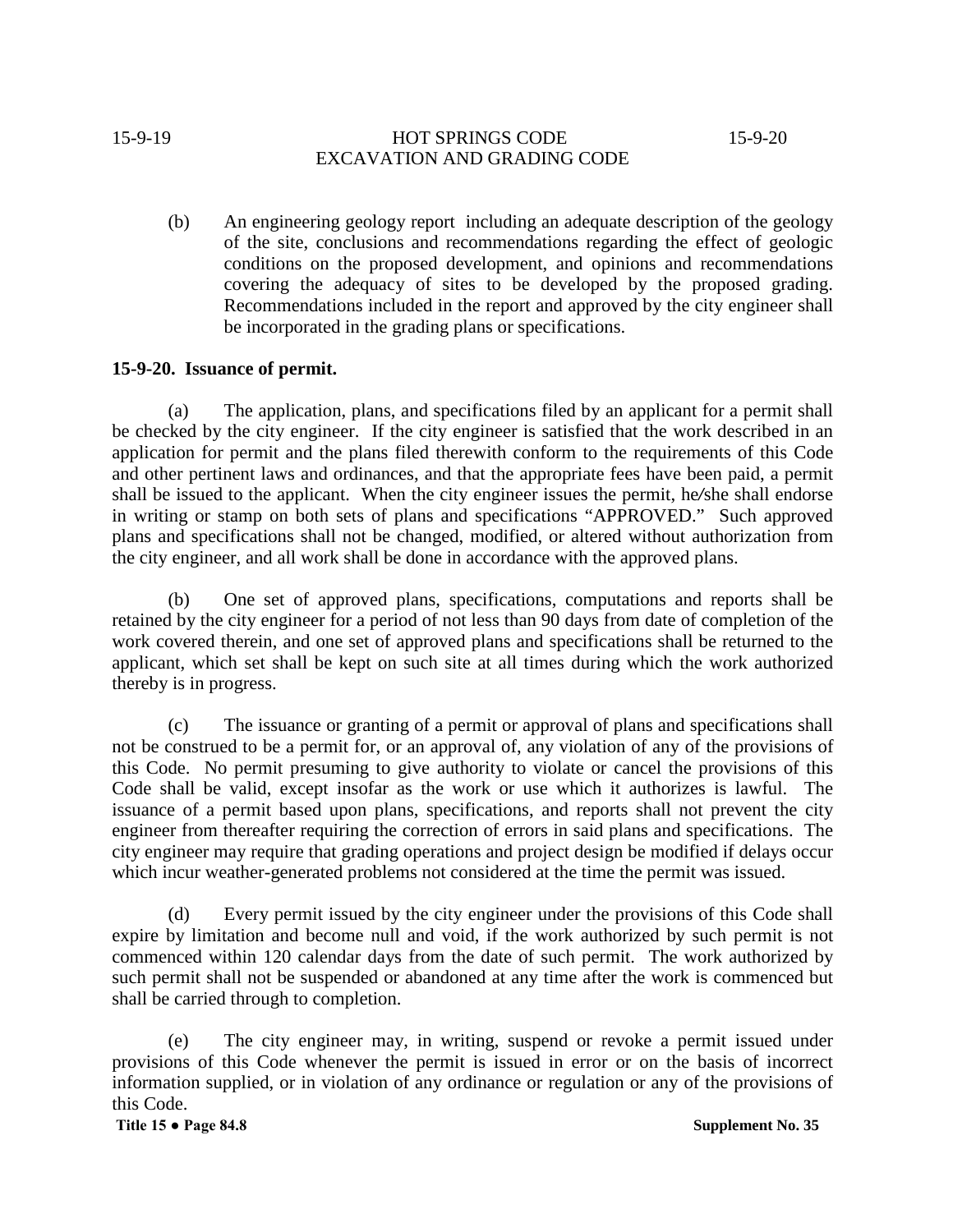15-9-21 HOT SPRINGS CODE 15-9-25 EXCAVATION AND GRADING CODE

#### **15-9-21. Fees.**

A fee for each excavation and grading permit shall be paid to the city at the time the permit is issued. Said fee(s) shall be such amount as may be established by resolution of the board of directors.

**Editor's note-**Said permit fees are set out in §15-9-92 of this Code. **Cross reference-**Permit issuance prohibited if indebted to city, §4-11-2.

# **15-9-22–15-9-24. Reserved.**

#### ARTICLE IV. PERFORMANCE

#### **15-9-25. Performance assurance.**

(a) The permittee shall provide a performance assurance to the city. Each assurance shall be in the amount of one hundred percent of the estimated cost of compliance with this ordinance. In this regard, the estimated costs shall be limited to those costs necessary to protect adjoining properties and the public health and safety. The assurance shall be provided in one of the following forms.

- (1) A bond issued by a bonding company licensed to do business in the state of Arkansas. The bond shall be in the form approved by the city attorney. A certificate of the power of attorney for the individual executing such bonds shall also be submitted.
- (2) A cash deposit or a cashier's check, in the full amount, made to the City of Hot Springs.
- (3) An irrevocable letter of credit in the full amount. If a letter of credit is utilized, the letter shall be from a bank insured under the Federal Depositors Insurance Corporation, and the city shall have the right of approval for the terms of such letter of credit.
- (4) An escrow account established with a bank which is insured by the Federal Depositors Insurance Corporation. Such escrow account shall be set up for the specific purpose of guaranteeing the performance and payment and/or maintenance of the project, and shall be in the amount of one hundred percent of the estimated project cost.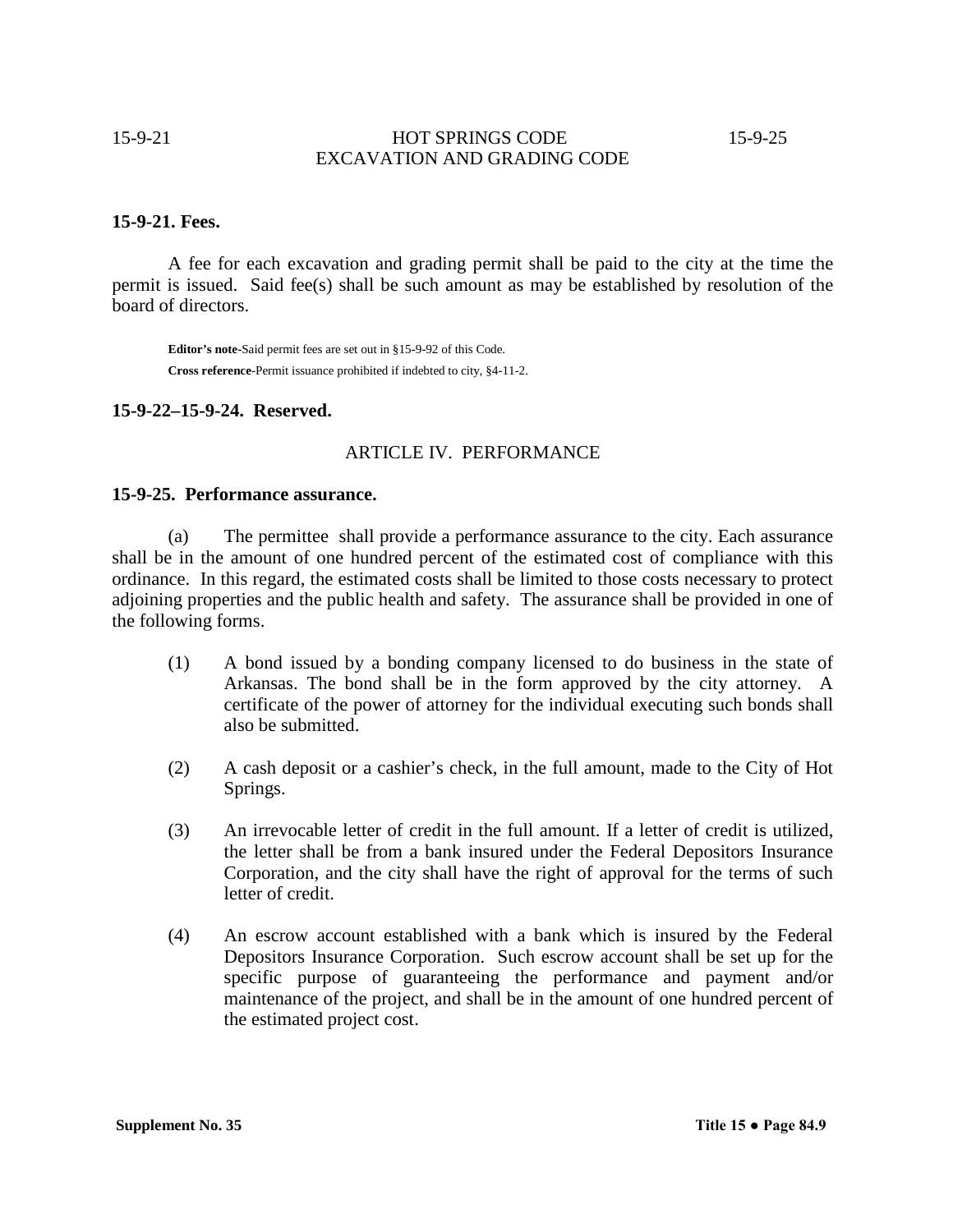# 15-9-25 HOT SPRINGS CODE 15-9-30 EXCAVATION AND GRADING CODE

(5) The developer may provide a certificate of deposit, treasury bond or other negotiable government security, in the full amount. The instrument will be returned to the developer upon final acceptance of the project by the city.

- (b) The assurance may be reduced during the construction period as each phase of work is completed in proportion to the value of such completed work.
- (c) Except as may be reduced based on completed work, the performance assurance shall remain in effect throughout the construction period including re-vegetation, and shall not be canceled or otherwise diminished prior to final acceptance of the project by the city.

#### **15-9-26–15-9-29. Reserved.**

# ARTICLE V. CUTS

#### **15-9-30. Earth slopes.**

Excavation and/or embankment which is not restrained by a structure shall be governed by this Code when the boundary of the work is within a horizontal distance equal to twice the vertical distance from natural ground to proposed grade. Any placement of material for filling purposes or removal of the existing shall be done in a controlled manner so as to:

- (a) Maintain the boundaries of the work at least five feet (5'0") away from any public right-of-way or proposed right-of-way, unless approved otherwise by the city engineer.
- (b) Provide a minimum factor of safety of 1.5 against rotational or translational slides.
- (c) Maintain drainage inlet and outlet points at the same horizontal and vertical positions along the right-of-way as before the work.
- (d) Provide adequate drainage from the material and embankments and excavations to prevent instability caused by saturated materials.
- (e) Control erosion caused by surface water flowing over unprotected slopes. Adequate slope protection shall be provided on all earth slopes governed by this Code using either grass, ground cover, stone rip-rap, portland cement-concrete or asphalt.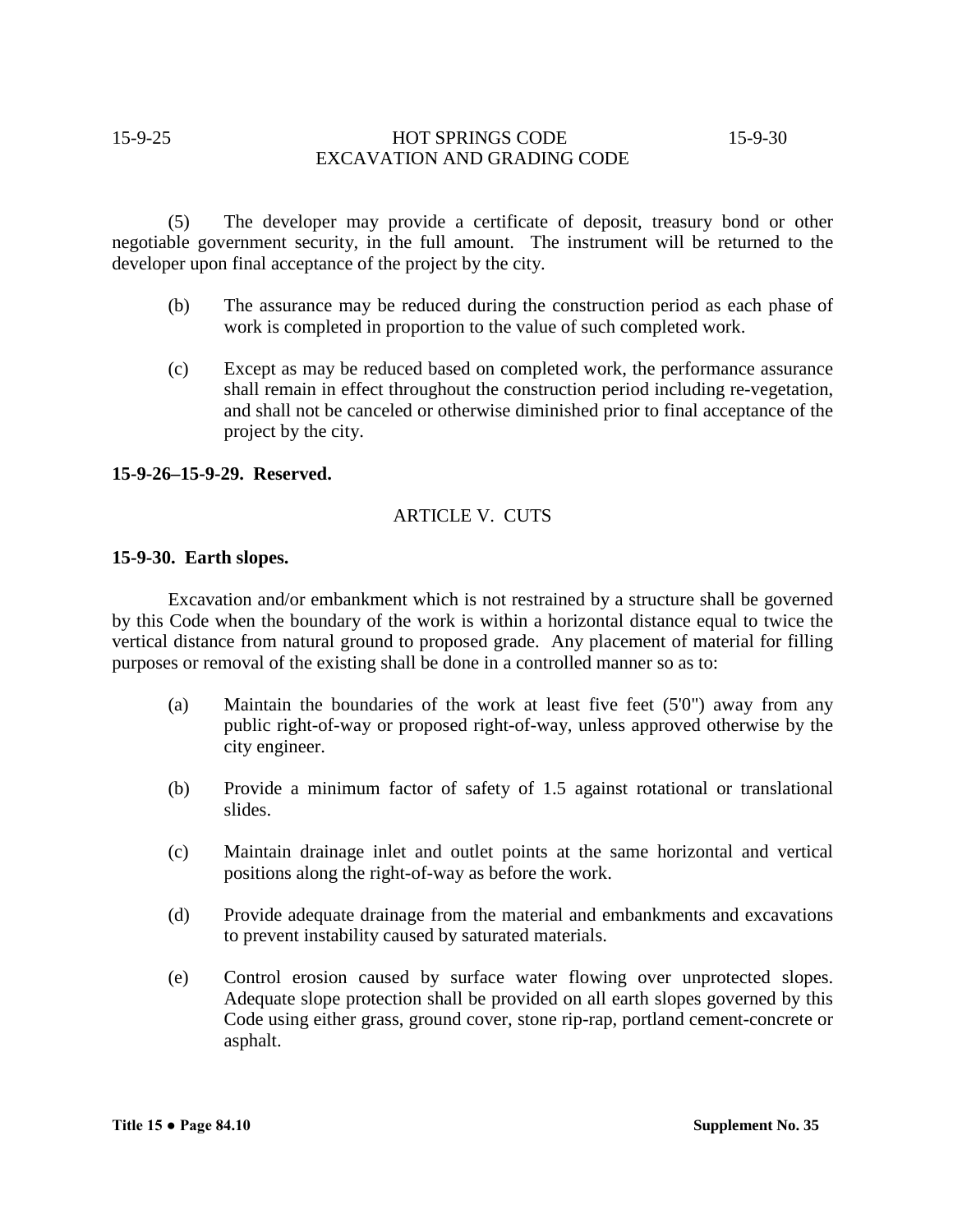15-9-31 HOT SPRINGS CODE 15-9-41 EXCAVATION AND GRADING CODE

#### **15-9-31. General.**

Unless otherwise recommended in the approved soil engineering and/or engineering geology report, cuts shall conform to the provisions of this Article.

## **15-9-32. Slope.**

The slope of cut surfaces shall be no steeper than is safe for the intended use. Cut slopes shall be no steeper than two horizontal to one vertical except as may be approved by the city engineer.

#### **15-9-33. Drainage and terracing.**

Drainage and terracing shall be provided as required by Article XIII.

#### **15-9-34–15-9-39. Reserved.**

#### ARTICLE VI. FILLS

#### **15-9-40. Retaining structures.**

Retaining structure where the difference in final grade elevation between the front and the back side exceeds four feet (4') and the face of the wall is within a horizontal distance of the right-of-way equal to twice the vertical distance from natural ground to proposed grade, the wall shall be designed by an Arkansas Registered Professional Engineer. Walls shall be designed taking into account fluid overturning pressures not less than thirty-five (35) pounds per cubic foot. Walls shall provide weep holes or other drainage adequately spaced to provide drainage from material behind the wall. Permanent retaining structures may be either cantilever, counterboot, buttress, binwall, tied or gravity types with a safety factor of at least two (2) against overturning.

Plans must include the necessary section drawings and elevation drawings to show reinforcement of concrete walls, dimensions of walls, elevations of walls, and the location of the wall on the property.

#### **15-9-41. Required retaining wall and rock cut design.**

(a) Any retaining wall more than 4 feet in height shall be designed by a registered professional engineer and shall be field inspected by the design engineer. The city engineer may require retaining walls less than 4 feet in height to be designed and certified by a professional engineer.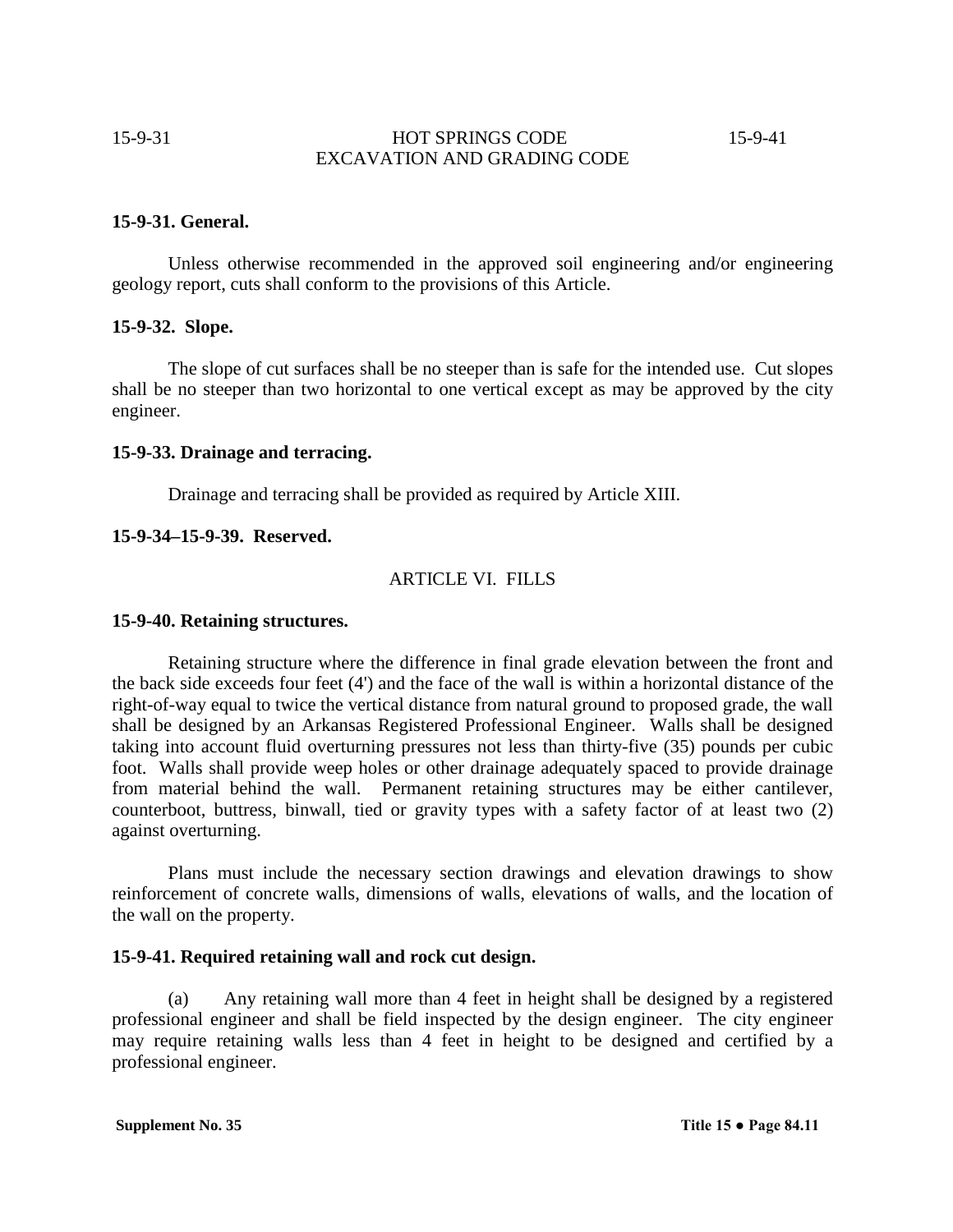# 15-9-41 **HOT SPRINGS CODE** 15-9-45 EXCAVATION AND GRADING CODE

(b) All proposed rock cuts and any cut slope resulting in a vertical height of 10 feet or greater shall require a geotechnical investigation and a formal report submitted by a registered professional engineer qualified to make such investigations.

(c) Safety railings or other safety devices may be required on any retaining wall 2.5 feet or higher. The decision as to whether to require safety railing shall be based on potential pedestrian and public access to the retaining wall and applicable building codes. This requirement for safety rails shall also apply to vertical or near vertical rock cuts and to steep cut or fill slopes.

## **15-9-42. General.**

Unless otherwise recommended in the approved soil engineering report, fills shall conform to the provisions of this Article. In the absence of an approved soil engineering report, these provisions may be waived for minor fills not intended to support structures.

## **15-9-43. Fill location.**

Fill slopes shall not be constructed on natural slopes steeper than two to one or where the fill slope toes out within 12 feet horizontally of the top of existing or planned cut slopes.

## **15-9-44. Preparation of ground.**

The ground surface shall be prepared to receive fill by removing vegetation, noncomplying fill, topsoil and other unsuitable materials as determined by the soil engineer, and, where the slopes are five to one or steeper, by benching into sound bedrock or other competent material.

#### **15-9-45. Fill material.**

Earth materials which have no more than minor amounts of organic substances and have no rock or similar irreducible material with a maximum dimension greater than 8 inches shall be used except as may be approved by the city engineer. No materials such as construction materials that are required to be placed in an Arkansas Department of Environmental Quality approved landfill shall be used as fill material.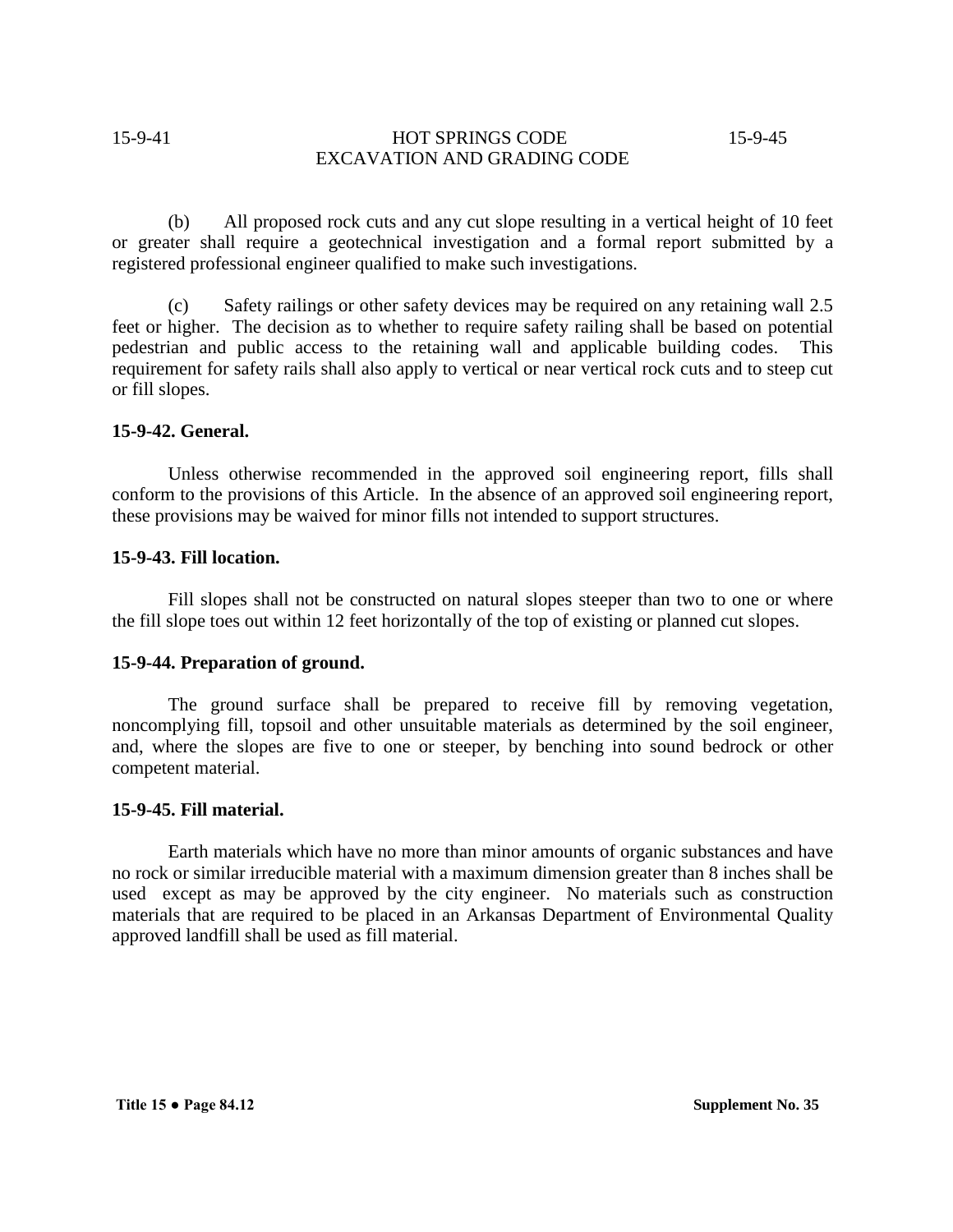# 15-9-46 **HOT SPRINGS CODE** 15-9-49 EXCAVATION AND GRADING CODE

## **15-9-46. Compaction.**

All fills shall be compacted to a minimum of 90 percent of maximum density as determined by ASTM Standard for the moisture-density relations of soils. Field density shall be determined in accordance with ASTM Standard for the in-place density of soils or equivalent as approved by the city engineer. The city engineer may require soil tests during compaction work at the expense of the developer.

#### **15-9-47. Slope.**

The slope of fill surfaces shall be no steeper than 15% (6.67 horizontal to 1 vertical) unless keyed into steps in the existing grade and thoroughly stabilized by mechanical compaction.

# **15-9-48. Drainage and terracing.**

Drainage and terracing shall be provided and the area above fill slopes and the surfaces of terraces shall be graded and paved as required by Article VIII.

## **15-9-49. Reserved.**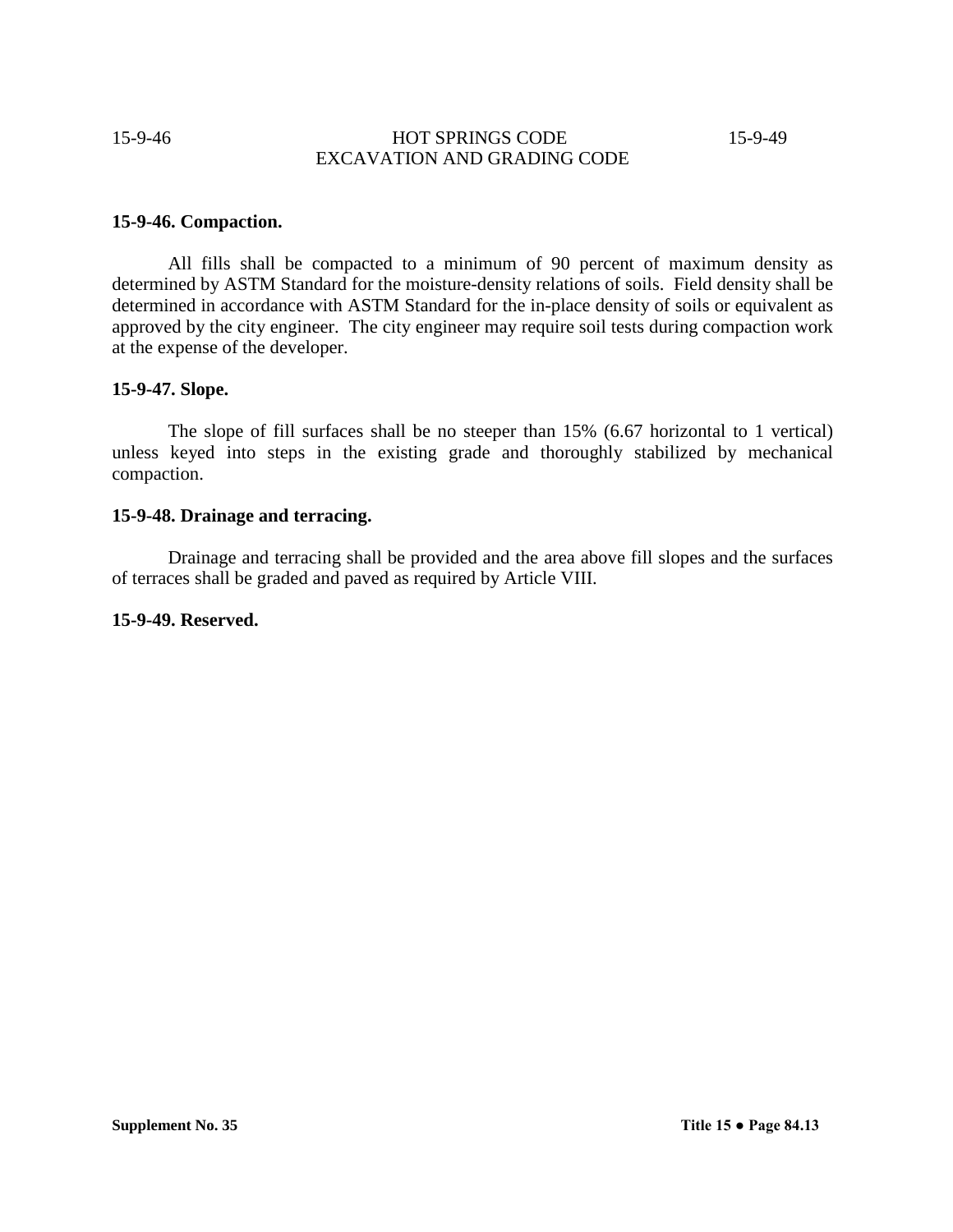## 15-9-50 HOT SPRINGS CODE 15-9-59 EXCAVATION AND GRADING CODE

# ARTICLE VII. SETBACKS

# **15-9-50. General.**

The tops and the toes of cut and fill slopes shall be set back from property boundaries as far as necessary for safety of the adjacent properties and to prevent damage resulting from water runoff or erosion of the slopes. The tops and the toes of cut and fill slopes shall be set back from structures as far as is necessary for adequacy of foundation support and to prevent damage as a result of water runoff or erosion of the slopes. Unless otherwise recommended in the approved soil engineering and/or engineering geology report and shown on the approved grading plan, setbacks shall be no less than shown below.

| ----------- |                      |           |              |                          |
|-------------|----------------------|-----------|--------------|--------------------------|
| H in feet   | а                    |           | c            |                          |
| $1-10$      | $\bigcap$            | ⌒         | $\mathbf{R}$ |                          |
| $11-30$     | $(H/2)$ <sup>*</sup> | $\sim$    | (H/2)        | $\overline{\phantom{a}}$ |
| 31 and Over | 15'                  | $\bigcap$ | 15'          | 10'                      |



**15-9-51–15-9-59. Reserved.**

**SETBACKS**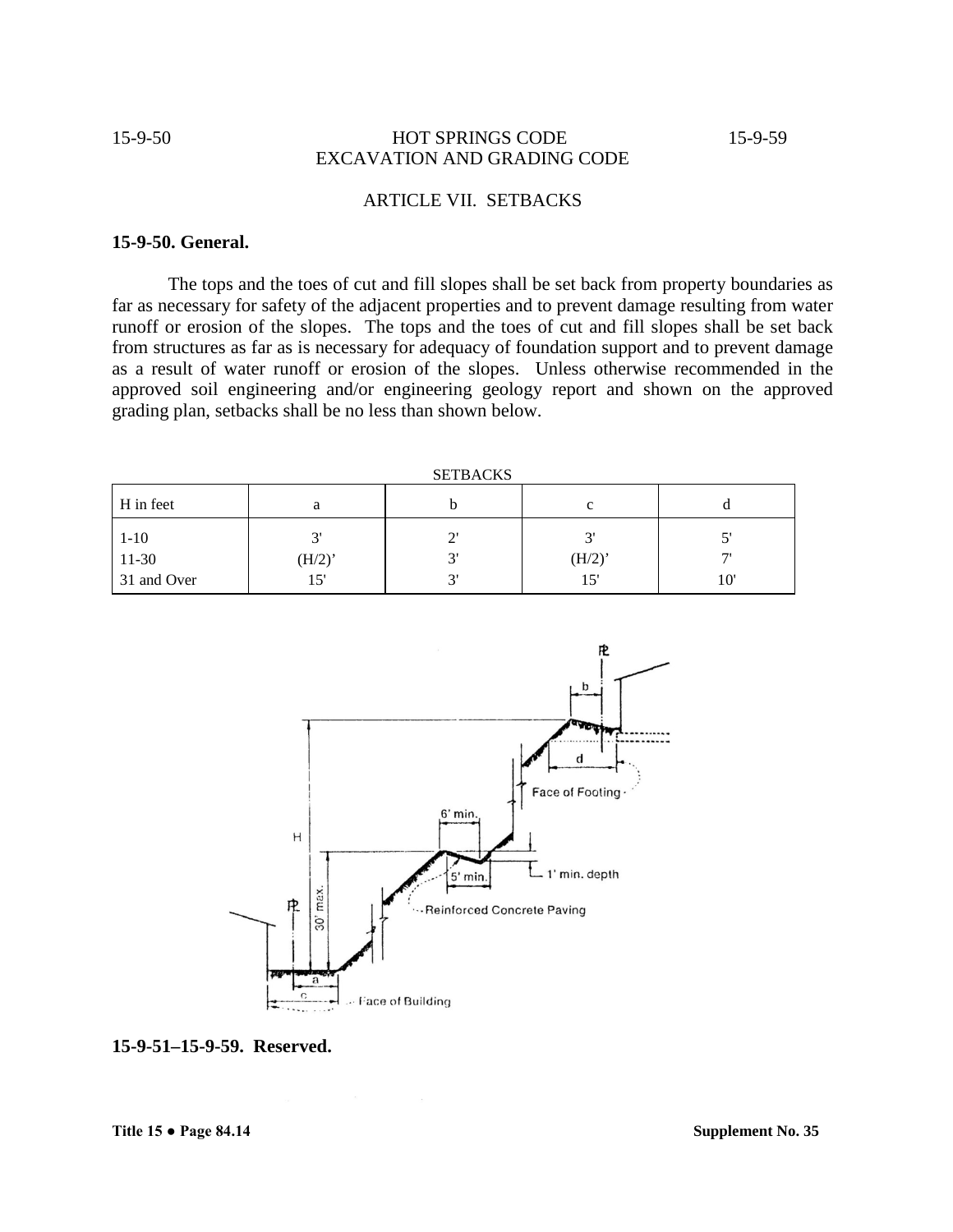# 15-9-60 **HOT SPRINGS CODE** 15-9-69 EXCAVATION AND GRADING CODE

# ARTICLE VIII. DRAINAGE AND TERRACING

#### **15-9-60. Storm drainage.**

The size in acres of any drainage basin larger than two (2) acres draining across the site shall be determined and shown on the site plan. Provisions shall be made for the water to be intercepted and deposited at the same location both horizontally and vertically, as prior to development of the site. Where drainage exists for streets and roads in the perimeter of the site, the drainage shall be developed according to criteria set forth by the city engineer. Drainage may be either open channel or culvert and the size of the drain must be shown on the site plan.

## **15-9-61. General.**

Unless otherwise indicated on the approved grading plan, drainage facilities and terracing shall conform to the provision of this Article.

## **15-9-62. Terraces.**

Terraces at least 6 feet in width shall be established at not more than 30-foot vertical intervals to control surface drainage and debris. Suitable access shall be provided to permit proper cleaning and maintenance. Swales or ditches on terraces shall have a minimum gradient of 5 percent and surfaces adequately protected against soil erosion and runoff. They shall have a minimum depth at the deepest point of 1 foot and a minimum paved width of 5 feet. A single run of swale or ditch shall not collect runoff from a tributary area exceeding 13,500 square feet (projected) without discharging into a down drain.

#### **15-9-63. Subsurface drainage.**

Cut and fill slopes shall be provided with subsurface drainage as necessary for stability.

## **15-9-64. Disposal.**

All drainage facilities shall be designed to carry waters to the nearest practicable drainage way approved by the city engineer and/or other appropriate jurisdiction as a safe place to deposit such waters. If drainage facilities discharge onto natural ground, riprap may be required. At least two percent gradient toward approved drainage facilities from building pads will be required unless waived by the city engineer for nonhilly terrain. Exception: The gradient from the building pad may be one percent where building construction and erosion control will be completed before hazardous conditions can occur.

#### **15-9-65–15-9-69. Reserved.**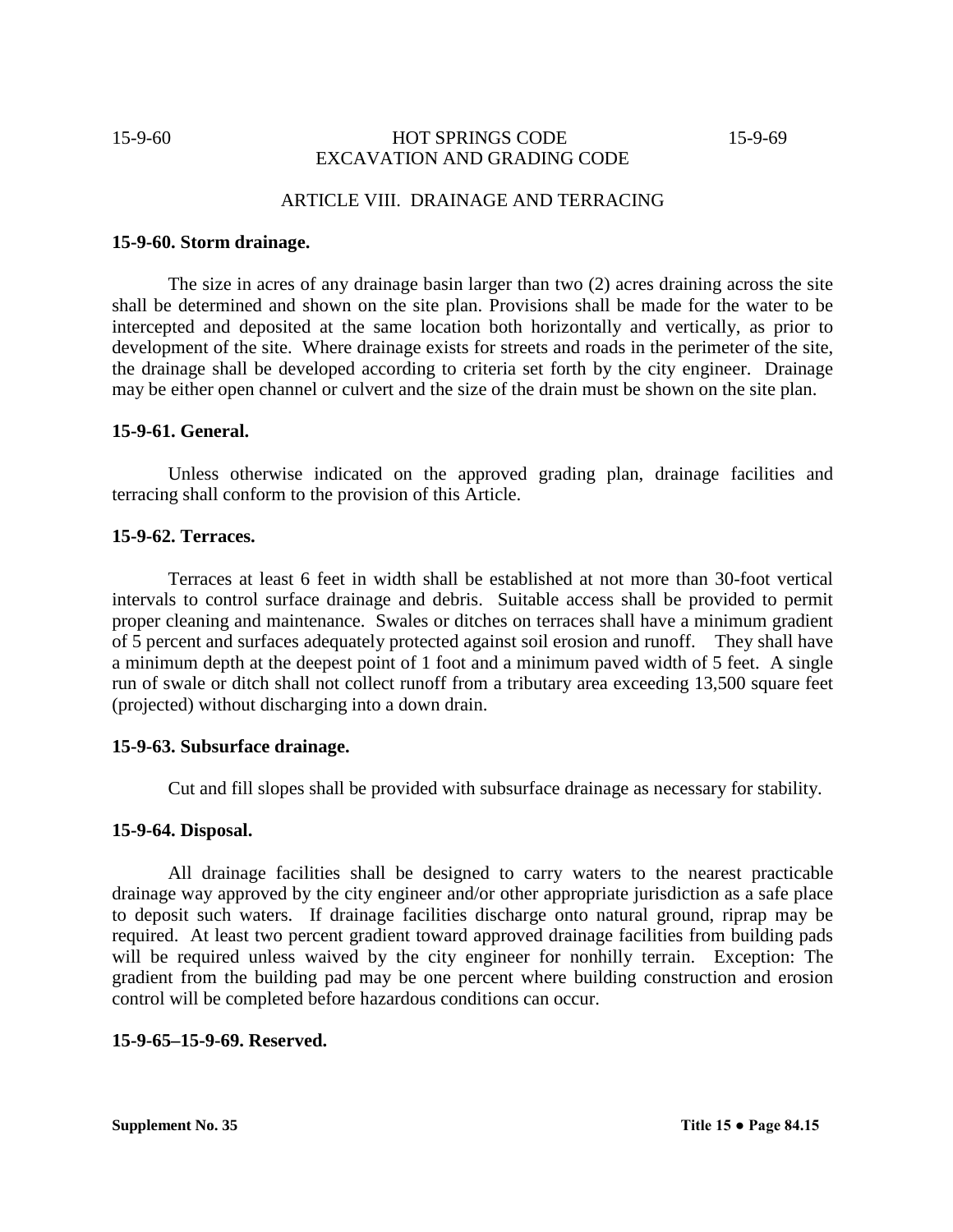# 15-9-70 **HOT SPRINGS CODE** 15-9-70 EXCAVATION AND GRADING CODE

## ARTICLE IX. EROSION CONTROL

#### **15-9-70. Erosion and sedimentation control.**

(a) Permanent improvements. Permanent improvements such as streets, storm sewers, curbs, gutters and other features for control of runoff shall be scheduled coincidental to removing vegetative cover from the area so that large areas are not left exposed beyond the capacity of the temporary control measures.

(b) Top soil. Top soil may be stockpiled and protected for later use on areas requiring landscaping. If top soil or other soil is to be stockpiled for more than 30 days, it shall be temporarily covered.

(c) Existing vegetation. Existing vegetation shall be protected in all undisturbed areas as shown on the plans.

(d) Re-vegetation. Re-vegetation shall be required within three months after completion cutting or filling disturbed areas. Re-vegetation shall be required to meet the following performance standards:

- (1) 0 to 10% grade: Re-vegetation shall be a minimum of seeding and mulching. Said seeding shall provide complete and uniform coverage that minimizes erosion and run-off in no more than two growing seasons.
- (2) 10% to 15% grade: Re-vegetation shall be a minimum of hydro-seeding with mulch and fertilizer, staked sod and/or ground cover. Said planting shall provide complete and uniform coverage in no more than two growing seasons.
- (3) 15% to 25% grade: The slope shall be covered with landscape fabric and planted with ground cover.
- (4) More than 25% grade: Any finish grade over 25% shall be stabilized with retaining walls, cribbing, terraces, landscape fabric, vegetation, or riprap. If riprap is used the slope's stability and erodibility must be equivalent to or better than its pre-development state.

(e) Plant/Water. Plant materials may need to be watered or irrigated. Where irrigation or regular watering is not available, only native or acclimated plant species shall be used. If the soil cannot properly sustain vegetation, it must be appropriately amended. If revegetation is not established after one year, the city engineer shall require that it be redone in part or in total.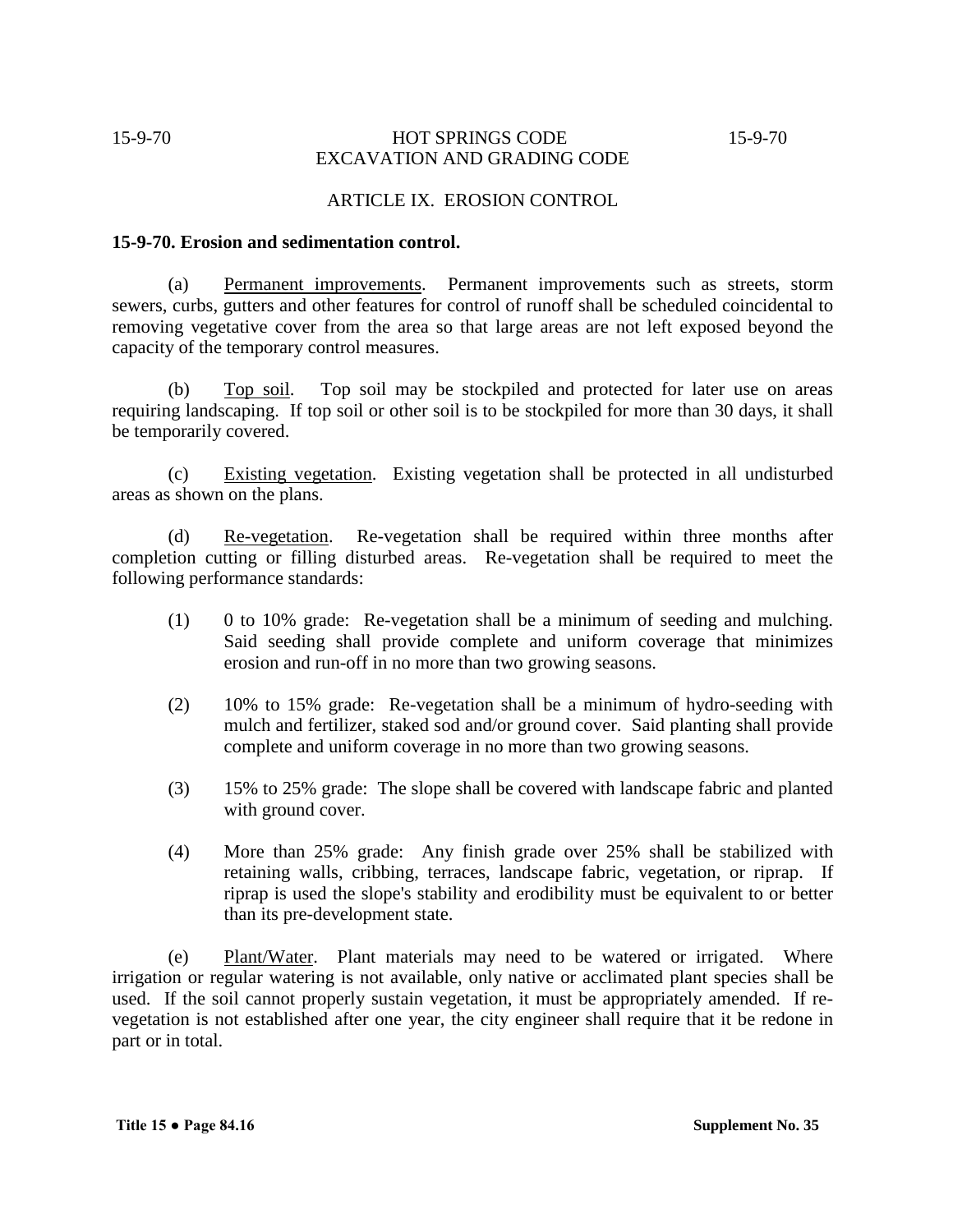# 15-9-70 **HOT SPRINGS CODE** 15-9-82 EXCAVATION AND GRADING CODE

(f) Plant/Terrace bench. Plant materials shall be planted along terrace benches. Said plantings shall be spaced as necessary to thoroughly stabilize the terrace bench. The remainder of the terraced slope shall be re-vegetated and stabilized according to §15-9-1.70 (d) above.

(g) Permanent erosion control. Permanent erosion control measures shall be constructed or installed within thirty (30) days of completion of cutting or filling. Temporary erosion control measures shall be used to correct conditions that develop during construction that were unforeseen during the design stage, that are needed prior to installation of permanent erosion control features, or that are needed temporarily to control erosion that develops during normal construction projects, but are not associated with permanent control features on the project.

#### **15-9-71. Slopes.**

The faces of cut and fill slopes shall be prepared and maintained to control against erosion. This control may consist of effective planting. The protection for the slope shall be installed as soon as practicable and prior to calling for final approval. Where cut slopes are not subject to erosion due to the erosion-resistant character of the materials, such protection may be omitted.

#### **15-9-72–15-9-79. Reserved.**

## ARTICLE X. GRADING INSPECTION

#### **15-9-80. Field changes.**

The city engineer shall be notified of any field changes prior to commencing with the work involved if earth slopes, retaining structures or storm drainage is affected.

# **15-9-81. General.**

All grading operations for which a permit is required shall be subject to inspection by the city engineer. Special inspection of grading, operations and special testing shall be performed in accordance with the engineered grading requirements hereinafter.

#### **15-9-82. Non-engineered grading requirements.**

Projects for which plans and specifications are not required (non-engineered grading projects) shall be inspected by the city engineer.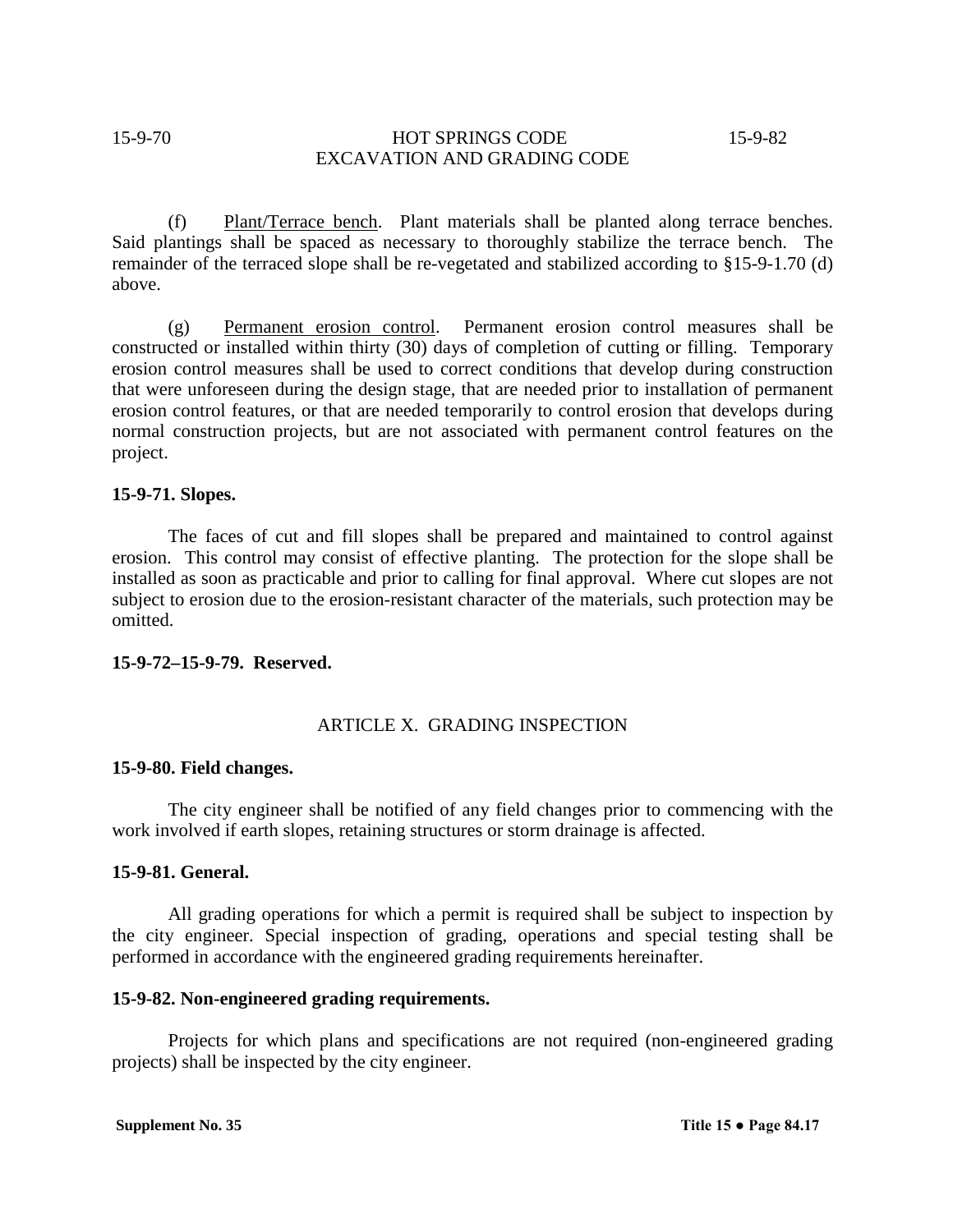# 15-9-83 HOT SPRINGS CODE 15-9-84 EXCAVATION AND GRADING CODE

## **15-9-83. Engineered grading requirements.**

(a) For engineered grading, it shall be the responsibility of the civil engineer who prepares the approved grading plan to incorporate all recommendations from the soil engineering and engineering geology reports into the grading plan. He shall also be responsible for the professional inspection and certification of the grading within his area of technical specialty. This responsibility shall include, but need not be limited to, inspection and certification as to the establishment of line, grade and drainage of the development area. The civil engineer shall act as the coordinating agent in the event the need arises for liaison between the other professionals, the contractor and the city engineer The civil engineer shall also be responsible for the preparation of revised plans and the submission of as-graded grading plans upon completion of the work.

(b) Soil engineering and engineering geology reports shall be required as specified in Article III. During grading all necessary reports, compaction data and soil engineering and engineering geology recommendations shall be submitted to the civil engineer and the city engineer by the soil engineer and the engineering geologist.

(c) The soil engineer's area of responsibility shall include, but need not be limited to, the professional inspection and certification concerning the preparation of ground to receive fills, testing for required compaction, stability of all finish slopes and the design of buttress fills, where required, incorporating data supplied by the engineering geologist.

(d) The engineering geologist's area of responsibility shall include, but need not be limited to, professional inspection and certification of the adequacy of natural ground for receiving fills and the stability of cut slopes with respect to geological matters, and the need for subdrains or other ground water drainage devices. He shall report his findings to the soil engineer and the civil engineer for engineering analysis.

(e) The city engineer shall inspect the project at various stages of the work requiring certification and at any more frequent intervals necessary to determine that adequate control is being exercised by the professional consultants.

#### **15-9-84. Regular grading requirements.**

The city engineer may require inspection and testing by an approved testing agency. The testing agency's responsibility shall include, but need not be limited to, certification concerning the inspection of cleared areas and benches to receive fill, and the compaction of fills. When the city engineer has cause to believe that geologic factors may be involved, the grading operation will be required to conform to "engineered grading" requirements.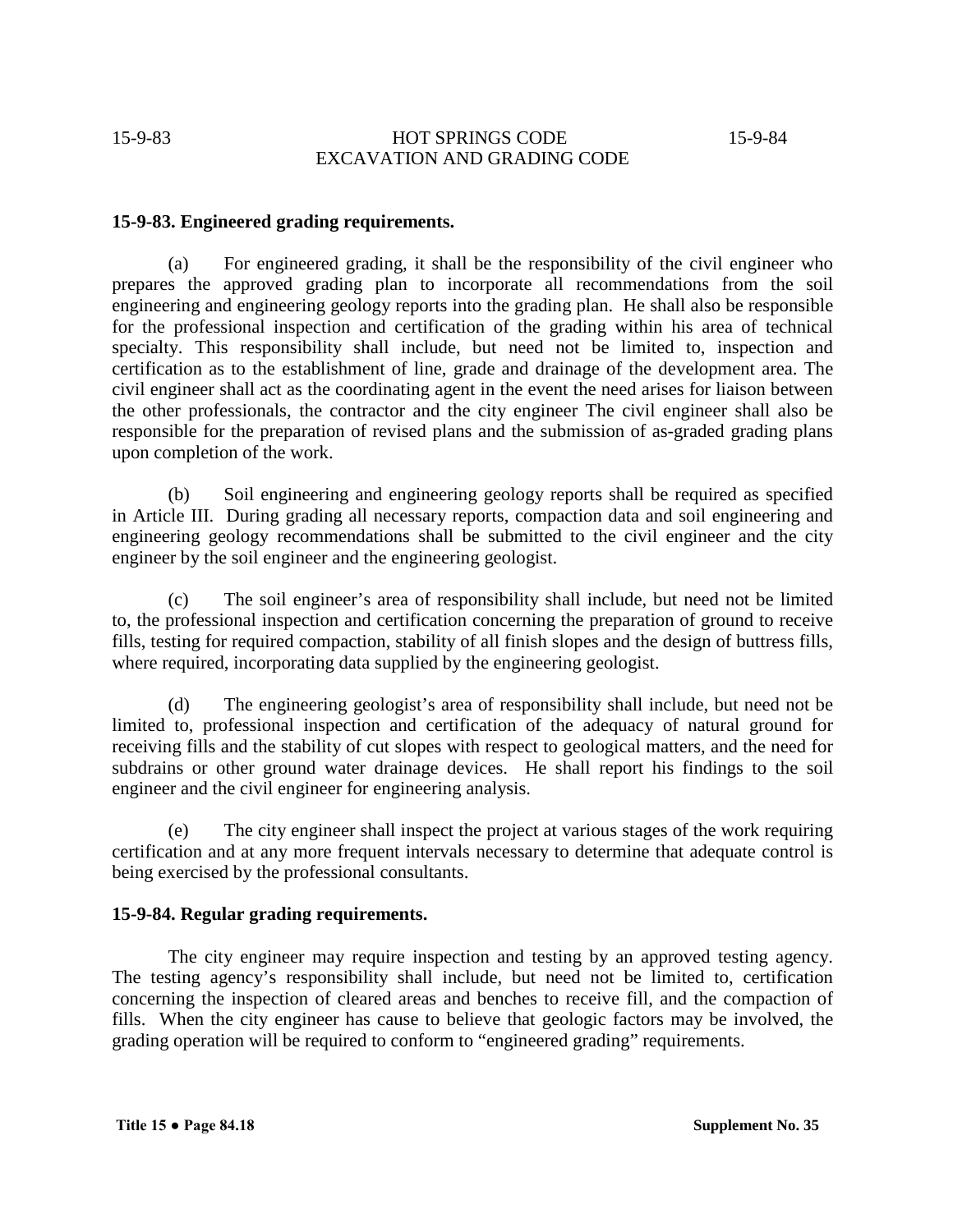# 15-9-85 HOT SPRINGS CODE 15-9-90 EXCAVATION AND GRADING CODE

#### **15-9-85. Notification of noncompliance.**

If, in the course of fulfilling their responsibility under this Code, the civil engineer, the soil engineer, the engineering geologist or the testing agency finds that the work is not being done in conformance with this Code or the approved grading plans, the discrepancies shall be reported immediately in writing to the person in charge of the grading work and to the city Engineer. Recommendations for corrective measures, if necessary, shall be submitted.

#### **15-9-86. Transfer of responsibility for certification.**

If the civil engineer, the soil engineer, the engineering geologist or the testing agency of record are changed during the course of the work, the work shall be stopped until the replacement has agreed to accept the responsibility within the area of their technical competence for certification upon completion of the work.

#### **15-9-87–15-9-89. Reserved.**

## ARTICLE XI. COMPLETION OF WORK

#### **15-9-90. Final reports.**

Upon completion of the rough grading work and at the final completion of the work, for any engineered grading project, the city engineer may require the following reports and drawings and supplements thereto:

- (a) An as-graded grading plan prepared by the civil engineer including original ground surface elevations, as-graded ground surface elevations, lot drainage patterns and locations and elevations of all surface and subsurface drainage facilities. He shall provide certification that the work was done in accordance with the final approved grading plan.
- (b) A soil grading report prepared by the soil engineer including locations and elevations of field density test, summaries of field and laboratory tests and other substantiating data and comments on any changes made during grading and their effect on the recommendations made in the soil engineering investigation report. He shall provide certification as to the adequacy of the site for the intended use.
- (c) A geologic grading report prepared by the engineering geologist including a final description of the geology of the site including any new information disclosed during the grading and the effect of same on recommendations incorporated in the approved grading plan. He shall provide certification as to the adequacy of the site for the intended use as affected by geologic factors.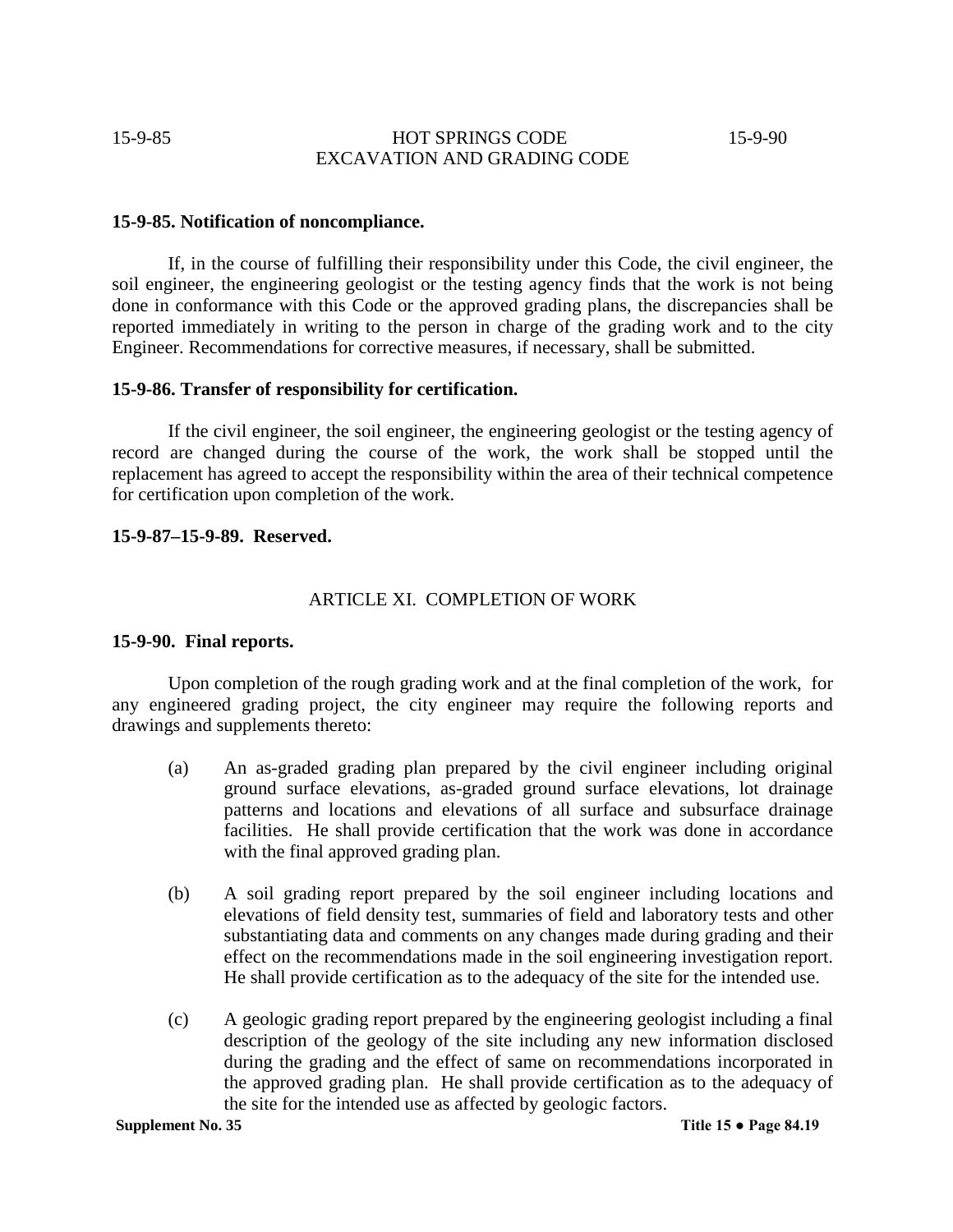15-9-91 HOT SPRINGS CODE 15-9-91 EXCAVATION AND GRADING CODE

# **15-9-91. Notification of completion.**

The permittee or his agent shall notify the city engineer when the grading operation is ready for final inspection. Final approval shall not be given until all work including installation of all drainage facilities and their protective devices and all erosion control measures have been completed in accordance with the final approved grading plan and the required reports have been submitted.

(Ord. No. 5096, §§1, 5-20-02)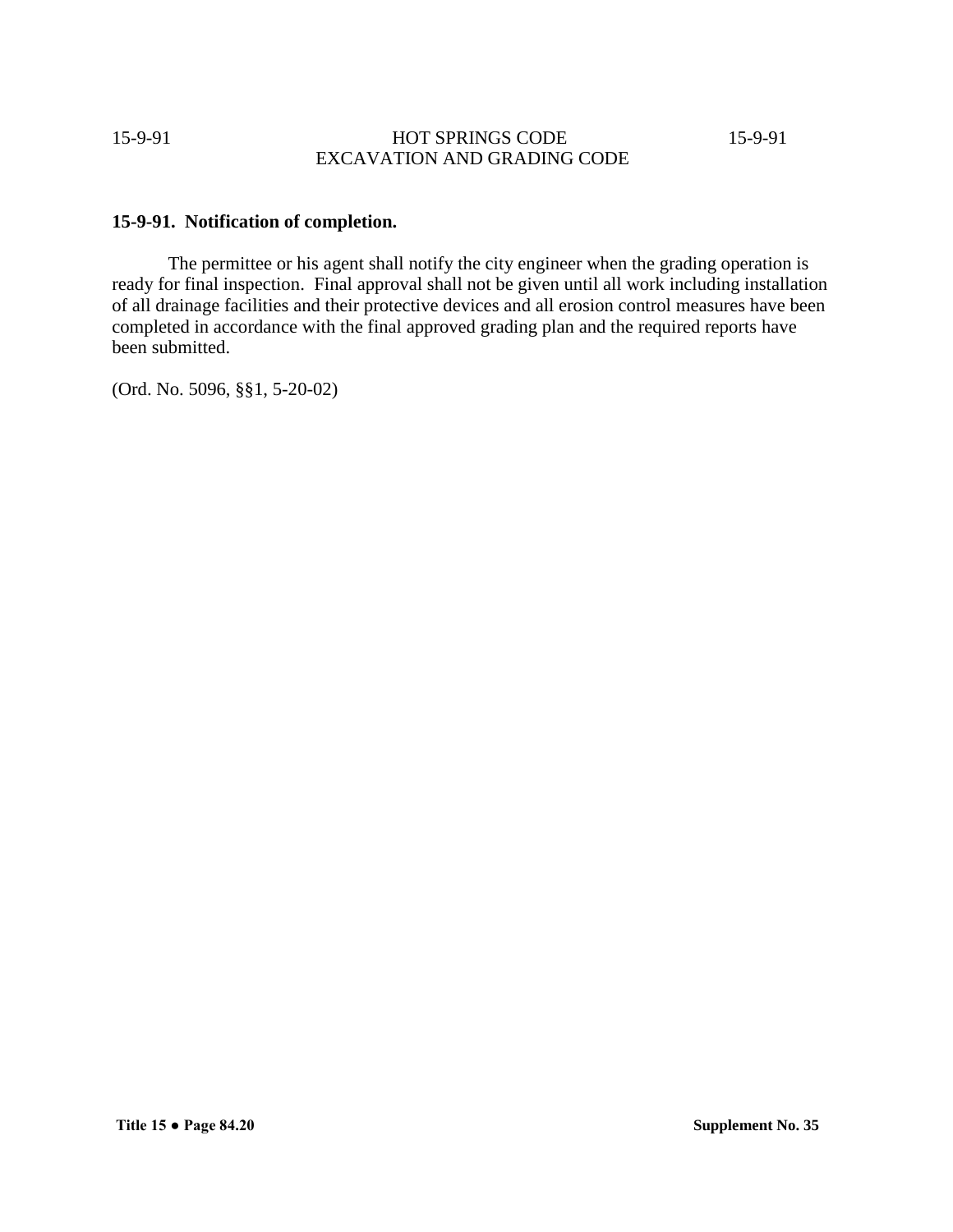# 15-9-92 HOT SPRINGS CODE 15-9-95 EXCAVATION AND GRADING CODE

## *15-9-92. Fees.*

*The following fees are hereby adopted for permits issued pursuant to the Excavation and Grading Code.*

|                                              | <b>FEE PER PERMIT</b>                                                                                                |                                                                                                                   |  |  |
|----------------------------------------------|----------------------------------------------------------------------------------------------------------------------|-------------------------------------------------------------------------------------------------------------------|--|--|
| <b>DISTURBED AREA</b><br>( <i>in acres</i> ) | <b>Non-Engineered Projects</b><br>(plans not required)                                                               | <b>Engineered Projects</b><br>(plans required)                                                                    |  |  |
| Less than 1 acre                             | \$50                                                                                                                 | \$100                                                                                                             |  |  |
| Greater than 1 acre                          | \$50 for first acre plus \$25 for each<br>additional acre, up to a maximum of 10<br>acres; \$275 maximum per permit. | \$100 for first acre, \$50 for each<br>additional acre, up to a maximum of 10<br>acres; \$550 maximum per permit. |  |  |

*(Res. No. 4902, 5-20-02)*

*Editor's note-§15-9-92 was adopted by Resolution but included in the Code of Ordinances due to its permanent nature. Cross reference - Permit issuance prohibited if indebted to city, §4-11-2.*

## **15-9-93--15-9-94. Reserved.**

## **15-9-95. Participation in state one-call system.**

(a) Act 600 of 1987, the state Underground Facilities Damage Prevention Act, requires cities to participate in the state one-call system unless electing not to participate by ordinance by December 31, 1988. The city agrees in principle with the state one-call system and will voluntarily call when doing excavations that may affect other utilities.

(b) The city elects not to mandatorily participate in the one call system at this time. The city further reserves the right to become a member of the state one-call system at a later date.

(c) The city encourages utility companies and others doing excavations to cooperate with the state one-call system in notifying that agency of planned excavations at least fortyeight (48) hours prior to actual work except for bona fide emergencies. Notification of emergencies should be as soon as practical and prior to excavation when possible.